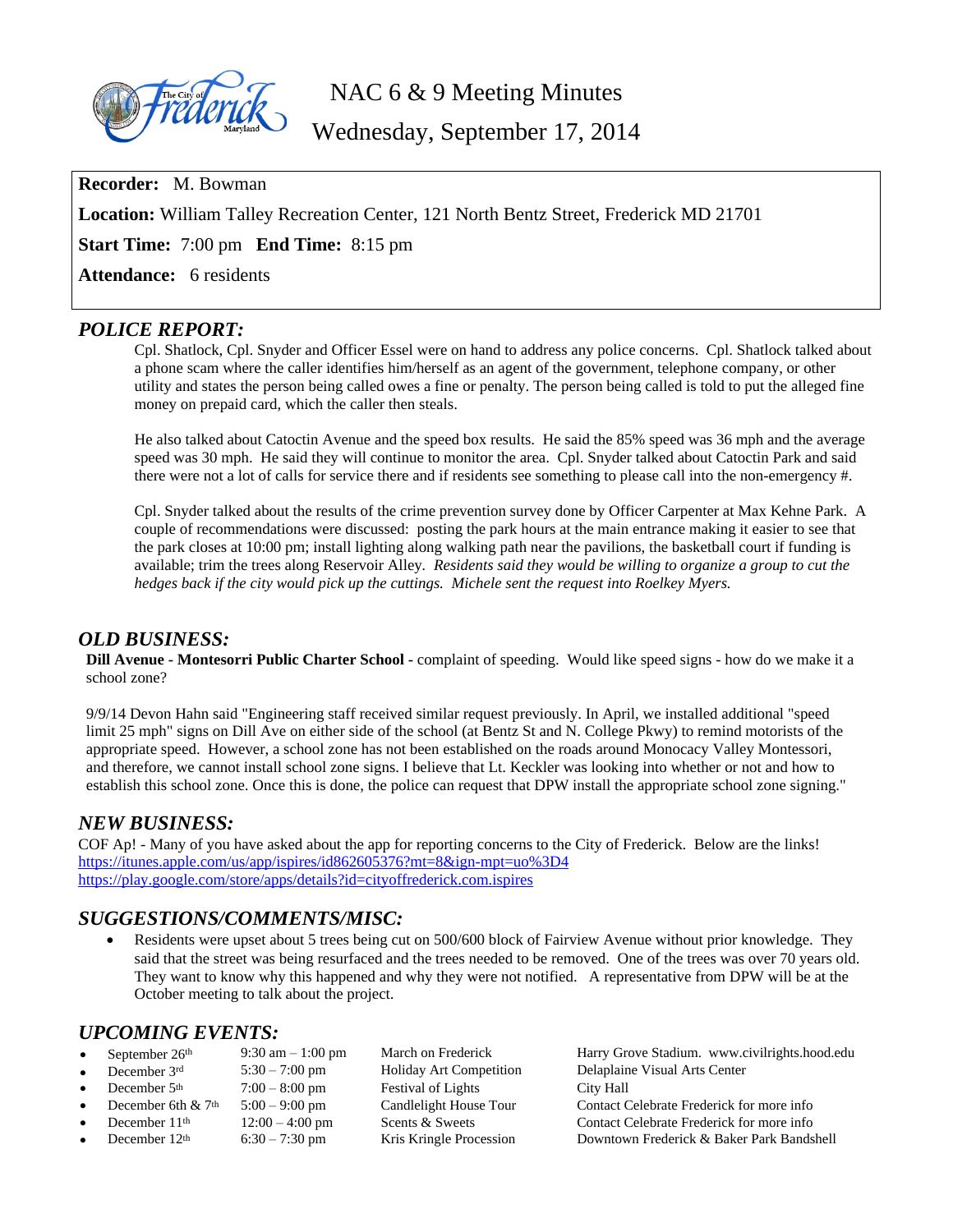### *NAC CONTACT INFORMATION:*

| Michèle Bowman, Quireach Specialist | 301-000-2091 |
|-------------------------------------|--------------|
| NAC 6 - Frederick Police Department |              |
| Sgt. Mike Lee                       | 301-600-2097 |
| Cpl. Jon Shatlock                   | 301-600-6253 |
| NAC 9 – Frederick Police Department |              |
| Sgt. Jay Brown                      | 301-600-3914 |
| Cpl. Jon Hollar                     | 301-600-6388 |
| NAC 6 & 9 Coordinators:             |              |

Rachel Kavanagh (6) [Rachel.kavanagh@gmail.com](mailto:Rachel.kavanagh@gmail.com) Erica Panjehshahi (6) [panjehshahi2@gmail.com](mailto:panjehshahi2@gmail.com) Jean O'Connor (9) magnumm2@verizon.net Peter Brehm (9) pbrehm@comcast.net

#### **NAC 6/9 MEETINGS – 7:00 pm Talley Rec. Center**

October 15<sup>th</sup> November 19th **Emergency:** 911 **Non-Emergency:** 301-600-2100 **Anonymous Crime Tips** 301-600 TIPS (8477) – phone 240-674-TIPS (8477) - text [fpdcrimetip@frederickmdpolice.org](mailto:fpdcrimetip@frederickmdpolice.org)

**FREDERICK POLICE DEPARTMENT**

FACEBOOK

Please "like" the following

Frederick Police Department Neighborhood Advisory Council

City of Frederick DPW

#### NAC 6 FPD Statistics

| <b>CALL TYPE</b>              |              | Jan                                | Feb                                | Mar                     | Apr                            | May                      | June                               | July                             | Aug                          | <b>Sept</b>              | Oct                      | <b>Nov</b>                   | <b>Dec</b>       |
|-------------------------------|--------------|------------------------------------|------------------------------------|-------------------------|--------------------------------|--------------------------|------------------------------------|----------------------------------|------------------------------|--------------------------|--------------------------|------------------------------|------------------|
| <b>Calls For Service</b>      | 2011         | 413                                | 426                                | 425                     | 466                            | 308                      | 330                                | 444                              | 540                          | 527                      | 492                      | 443                          | 493              |
|                               | 2012         | 391                                | 499                                | 504                     | 477                            | 521                      | 433                                | 464                              | 510                          | 399                      | 628                      | 475                          | 492              |
|                               | 2013         | 493                                | 394                                | 491                     | 444                            | 382                      | 536                                | 528                              | 560                          | 562                      | 715                      | 582                          | 521              |
|                               | 2014         | 552                                | 593                                | 711                     | 632                            | 713                      | 683                                | 736                              | 647                          |                          |                          |                              |                  |
| Patrol Checks (proactive)     | 2011         | 62                                 | 70                                 | 68                      | 67                             | 34                       | 19                                 | 48                               | 51                           | 79                       | 67                       | 38                           | 87               |
|                               | 2012         | 53                                 | 34                                 | 61                      | 51                             | 59                       | 46                                 | 83                               | 80                           | 75                       | 70                       | 98                           | 76               |
|                               | 2013         | 87                                 | 66                                 | 86                      | 72                             | 45                       | 90                                 | 57                               | 87                           | 105                      | 150                      | 134                          | 99               |
|                               | 2014         | 130                                | 91                                 | 115                     | 118                            | 144                      | 177                                | 158                              | 113                          |                          |                          |                              |                  |
| Traffic Stops (proactive)     | 2011         | 68                                 | 69                                 | 65                      | $\overline{49}$                | $\overline{40}$          | 31                                 | $\overline{58}$                  | $\overline{70}$              | $\overline{58}$          | $\overline{48}$          | $\overline{67}$              | 64               |
|                               | 2012         | 43                                 | 105                                | 69                      | 70                             | 47                       | 45                                 | 48                               | 38                           | 36                       | 103                      | 74                           | 84               |
|                               | 2013         | 58                                 | 40                                 | 64                      | 32                             | 98                       | 38                                 | 40                               | 29                           | 36                       | 75                       | 52                           | 49               |
|                               | 2014         | 74                                 | 79                                 | 97                      | 55                             | 79                       | 55                                 | 63                               | 63                           |                          |                          |                              |                  |
| <b>Calls Minus Above</b>      | 2011         | 283                                | 287                                | 292                     | 350                            | 234                      | 280                                | 338                              | 419                          | 290                      | 377                      | 338                          | 342              |
| (proactive)                   | 2012         | 348                                | 394                                | 374                     | 356                            | 415                      | 342                                | 333                              | 392                          | 288                      | 455                      | 303                          | 332              |
|                               | 2013         | 348                                | 288                                | 341                     | 340                            | 239                      | 408                                | 431                              | 444                          | 421                      | 490                      | 396                          | 373              |
|                               | 2014         | 348                                | 423                                | 499                     | 459                            | 490                      | 451                                | 515                              | 471                          |                          |                          |                              |                  |
| <b>Average Calls Per Day</b>  | 2011         | $\boldsymbol{9}$                   | 10                                 | 10                      | 12                             | 8                        | $\boldsymbol{9}$                   | 11                               | 14                           | 13                       | 13                       | 11                           | 11               |
|                               | 2012         | 10                                 | 12                                 | 12                      | 12                             | 13                       | 11                                 | 11                               | 13                           | $\boldsymbol{9}$         | 15                       | 10                           | 11               |
|                               | 2013         | 11                                 | 9                                  | 11                      | 11                             | 8                        | 13                                 | 14                               | 14                           | 14                       | 16                       | 13                           | 12               |
|                               | 2014         | 11                                 | 14                                 | 16                      | 15                             | 16                       | 15                                 | 17                               | 10                           |                          |                          |                              |                  |
| 911                           | 2011         | $\overline{32}$                    | 48                                 | $\overline{35}$         | $\overline{32}$                | 41                       | $\overline{32}$                    | $\overline{33}$                  | 45                           | $\overline{32}$          | 43                       | 41                           | 45               |
|                               | 2012         | 36                                 | 39                                 | 46                      | 39                             | 56                       | 27                                 | 38                               | 41                           | 33                       | 52                       | 33                           | 39               |
|                               | 2013         | 31                                 | 31                                 | 46                      | 31                             | 27                       | 37                                 | 51                               | 41                           | 38                       | 37                       | 38                           | 31               |
|                               | 2014         | 30                                 | 59                                 | 66                      | 51                             | 51                       | 50                                 | 77                               | 46                           |                          |                          |                              |                  |
| Misc. (funerals, Noise, etc.) | 2011         | $\overline{58}$                    | 61                                 | $\overline{52}$         | $\overline{77}$                | $\overline{41}$          | $\overline{50}$                    | $\overline{50}$                  | 70                           | 76                       | 71                       | 63                           | $\overline{55}$  |
|                               | 2012         | 44                                 | 45                                 | 31                      | 40                             | 41                       | 40                                 | 29                               | 39                           | 18                       | 36                       | 34                           | 41               |
|                               | 2013         | 43                                 | 27                                 | 47                      | 33                             | 31                       | 45                                 | 43                               | 65                           | 52                       | 49                       | 48                           | 47               |
|                               | 2014         | 36                                 | 46                                 | 49                      | 68                             | 71                       | 58                                 | 66                               | 64                           |                          |                          |                              |                  |
| Accident, Personal Injury     | 2011         | $\overline{4}$                     | $\overline{0}$                     | $\mathbf{1}$            | $\overline{\mathbf{3}}$        | $\mathbf{1}$             | $\mathbf{1}$                       | $\overline{7}$                   | $\overline{\mathbf{3}}$      | $\mathbf{0}$             | 3                        | 1                            | $\mathbf{1}$     |
|                               | 2012         | 3                                  | $\overline{c}$                     | $\overline{0}$          | $\overline{0}$                 | $\mathbf{1}$             | $\overline{0}$                     | $\overline{0}$                   | 3                            | $\mathbf{1}$             | $\overline{c}$           | $\mathbf{1}$                 | $\mathbf{1}$     |
|                               | 2013         | $\overline{c}$                     | $\mathbf{1}$                       | $\overline{\mathbf{c}}$ | $\overline{c}$                 | $\boldsymbol{0}$         | $\mathbf{1}$                       | $\overline{c}$                   | $\mathbf{2}$                 | $\overline{c}$           | $\overline{4}$           | 3                            | $\mathbf{1}$     |
|                               | 2014         | $\mathbf{1}$                       | 1                                  | $\mathbf{1}$            | 3                              | $\overline{0}$           | 3                                  | $\overline{0}$                   | $\mathbf{0}$                 |                          |                          |                              |                  |
| Accident, Property Damage     | 2011         | 10                                 | 6                                  | 6                       | 9                              | 3                        | $\overline{4}$                     | $\overline{0}$                   | 8                            | 15                       | 11                       | 9                            | 6                |
|                               | 2012         | 5                                  | $\overline{7}$                     | 15                      | 11                             | $\tau$                   | 3                                  | 5                                | 11                           | 8                        | 9                        | 5                            | 6                |
|                               | 2013         | $\overline{7}$                     | $\overline{7}$                     | 8                       | 9                              | 5                        | 8                                  | 3                                | 12                           | 6                        | 10                       | 13                           | 6                |
|                               | 2014         | 8                                  | 10                                 | 6                       | 5                              | 5                        | $\overline{4}$                     | $\overline{4}$                   | 10                           |                          |                          |                              |                  |
| Accident, Vehicle             | 2011         | $\overline{18}$                    | $\overline{11}$                    | $\overline{13}$         | $\overline{16}$                | 6                        | $\overline{10}$                    | 11                               | $\overline{16}$              | $\overline{20}$          | 18                       | 21                           | 11               |
|                               | 2012         | 12                                 | 22                                 | 30                      | 19                             | 19                       | 10                                 | 16                               | 25                           | 16                       | 24                       | 10                           | 15               |
|                               | 2013<br>2014 | 17<br>18                           | 15<br>27                           | 16<br>24                | 25<br>22                       | 9<br>11                  | 22<br>23                           | 15<br>20                         | 27<br>23                     | 18                       | 23                       | 29                           | 20               |
|                               |              |                                    |                                    |                         |                                |                          |                                    |                                  |                              |                          |                          |                              |                  |
| <b>Alcohol Complaint</b>      | 2011         | $\overline{0}$                     | $\overline{0}$                     | $\overline{0}$          | $\Omega$                       | $\overline{0}$           | $\mathbf{1}$                       | $\mathbf{0}$                     | $\mathbf{1}$                 | $\mathbf{0}$             | $\overline{0}$           | $\overline{4}$               | $\mathbf{0}$     |
|                               | 2012         | $\boldsymbol{0}$<br>$\overline{0}$ | $\boldsymbol{0}$<br>$\overline{0}$ | $\boldsymbol{0}$        | $\mathbf{0}$<br>$\overline{0}$ | $\mathbf{0}$             | $\boldsymbol{0}$<br>$\overline{0}$ | $\overline{0}$<br>$\overline{0}$ | $\mathbf{0}$<br>$\mathbf{0}$ | $\mathbf{0}$<br>$\Omega$ | $\mathbf{0}$<br>$\Omega$ | $\boldsymbol{0}$<br>$\Omega$ | $\boldsymbol{0}$ |
|                               | 2013         | $\Omega$                           | 1                                  | $\mathbf{0}$            | 1                              | $\mathbf{0}$<br>$\Omega$ |                                    |                                  |                              |                          |                          |                              | $\overline{0}$   |
|                               | 2014         |                                    |                                    | $\overline{0}$          |                                |                          | $\mathbf{0}$                       | $\overline{0}$                   | $\mathbf{0}$                 |                          |                          |                              |                  |
| Assault                       | 2011         | $\overline{0}$                     | $\mathbf{1}$                       | $\overline{7}$          | $\overline{2}$                 | $\overline{2}$           | 6                                  | $\overline{5}$                   | $\overline{2}$               | $\overline{2}$           | $\overline{5}$           | $\overline{0}$               | $\overline{1}$   |
|                               | 2012         | $\overline{c}$                     | 1                                  | 6                       | $\overline{4}$                 | $\overline{c}$           | $\overline{4}$                     | 3<br>7                           | 6                            | $\mathbf{2}$             | 1                        | $\overline{4}$               | 3                |
|                               | 2013         | 5                                  | $\mathbf{0}$<br>$\overline{4}$     | 3                       | $\overline{4}$<br>1            | $\overline{4}$           | 3                                  |                                  | 3                            | 1                        | 5                        | $\overline{4}$               | 1                |
|                               | 2014         | $\overline{0}$                     |                                    | 3                       |                                | 3                        | 3                                  | $\overline{4}$                   | 3                            |                          |                          |                              |                  |
| Burglary, B&E In Progress     | 2011         | $\overline{0}$                     | $\overline{0}$                     | $\overline{0}$          | $\theta$                       | $\theta$                 | $\overline{0}$                     | $\theta$                         | $\overline{0}$               | $\overline{0}$           | $\Omega$                 | $\overline{0}$               | $\overline{0}$   |

 $\rm mbowman@frederickmd police.org$ 

mlee1@frederickmdpolice.org jshatlock@frederickmdpolice.org

jbrown@frederickmdpolice.org jhollar@frederickmdpolice.org

Peter Brehm (9) pbrehm@comcast.net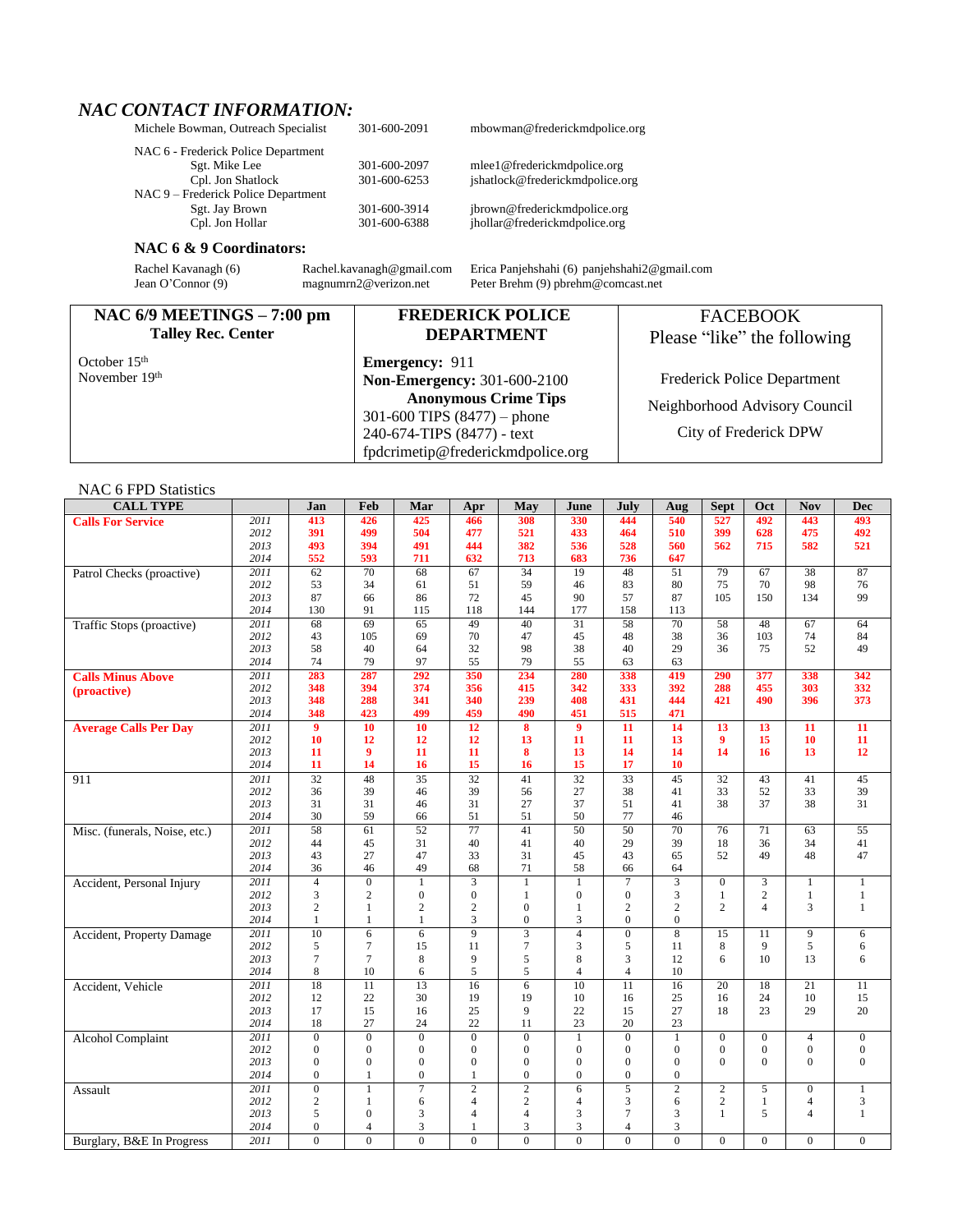|                              | 2012 | $\boldsymbol{0}$ | $\boldsymbol{0}$ | $\boldsymbol{0}$ | $\boldsymbol{0}$        | $\boldsymbol{0}$        | $\mathbf{1}$            | $\boldsymbol{0}$ | $\mathbf{1}$     | $\mathbf{0}$     | $\mathbf{1}$     | $\mathbf{1}$     | $\mathbf{1}$     |
|------------------------------|------|------------------|------------------|------------------|-------------------------|-------------------------|-------------------------|------------------|------------------|------------------|------------------|------------------|------------------|
|                              | 2013 | $\boldsymbol{0}$ | $\boldsymbol{0}$ | $\mathbf{1}$     | $\boldsymbol{0}$        | $\boldsymbol{0}$        | $\boldsymbol{0}$        | $\boldsymbol{0}$ | $\boldsymbol{0}$ | $\overline{0}$   | $\mathbf{0}$     | $\boldsymbol{0}$ | $\boldsymbol{0}$ |
|                              | 2014 | $\boldsymbol{0}$ | $\boldsymbol{0}$ | $\sqrt{2}$       | $\boldsymbol{0}$        | $\boldsymbol{0}$        | $\boldsymbol{0}$        | $\boldsymbol{0}$ | $\boldsymbol{0}$ |                  |                  |                  |                  |
| <b>Burglary</b> , Commercial | 2011 | $\boldsymbol{0}$ | $\boldsymbol{0}$ | $\boldsymbol{0}$ | $\overline{0}$          | $\boldsymbol{0}$        | $\boldsymbol{0}$        | $\overline{0}$   | $\mathbf{1}$     | $\boldsymbol{0}$ | $\boldsymbol{0}$ | $\boldsymbol{0}$ | $\boldsymbol{0}$ |
|                              | 2012 | $\overline{0}$   | $\boldsymbol{0}$ | $\boldsymbol{0}$ | $\overline{0}$          | 1                       | $\sqrt{2}$              | $\boldsymbol{0}$ | $\boldsymbol{0}$ | $\boldsymbol{0}$ | $\mathbf{1}$     | $\sqrt{2}$       | $\boldsymbol{0}$ |
|                              |      |                  |                  |                  |                         |                         |                         |                  |                  |                  |                  |                  |                  |
|                              | 2013 | $\boldsymbol{0}$ | $\boldsymbol{0}$ | $\boldsymbol{0}$ | $\boldsymbol{0}$        | $\boldsymbol{0}$        | $\boldsymbol{0}$        | 2                | 1                | $\mathbf{0}$     | $\mathbf{0}$     | $\mathbf{1}$     | $\boldsymbol{0}$ |
|                              | 2014 | $\mathbf{0}$     | $\boldsymbol{0}$ | $\boldsymbol{0}$ | $\overline{0}$          | $\boldsymbol{0}$        | $\boldsymbol{0}$        | $\mathbf{0}$     | $\mathbf{0}$     |                  |                  |                  |                  |
| Burglary, Residential        | 2011 | $\boldsymbol{0}$ | $\overline{0}$   | 1                | 1                       | $\overline{2}$          | $\overline{\mathbf{3}}$ | $\overline{0}$   | $\overline{4}$   | $\boldsymbol{0}$ | $\sqrt{2}$       | $\overline{c}$   | $\boldsymbol{0}$ |
|                              | 2012 | $\boldsymbol{0}$ | 3                | $\sqrt{2}$       | $\boldsymbol{0}$        | $\boldsymbol{0}$        | $\sqrt{2}$              | $\overline{0}$   | 3                | 5                | $\boldsymbol{0}$ | $\mathbf{1}$     | 1                |
|                              | 2013 | $\overline{c}$   | $\boldsymbol{0}$ | $\mathbf{2}$     | 3                       | 2                       | 3                       | $\boldsymbol{0}$ | 1                | 1                | 3                | $\mathbf{1}$     | $\mathbf{0}$     |
|                              |      |                  |                  |                  |                         |                         |                         |                  |                  |                  |                  |                  |                  |
|                              | 2014 | 1                | $\boldsymbol{0}$ | $\boldsymbol{0}$ | $\mathbf{1}$            | $\boldsymbol{0}$        | $\mathbf{1}$            | 1                | $\boldsymbol{7}$ |                  |                  |                  |                  |
| Destruction of Property /    | 2011 | 6                | $\overline{2}$   | $\mathbf{1}$     | $\overline{\mathbf{3}}$ | $\overline{0}$          | $\overline{4}$          | 11               | $\,1$            | 6                | 3                | 9                | $\,8\,$          |
| Vandalism                    | 2012 | $\mathbf{2}$     | $\overline{c}$   | 6                | 10                      | $\overline{4}$          | $\boldsymbol{0}$        | $\mathfrak{2}$   | $\overline{4}$   | 6                | $\tau$           | $7\phantom{.0}$  | 1                |
|                              | 2013 | $\mathbf{2}$     | $\mathbf{1}$     | 3                | 3                       | $\mathbf{1}$            | $\overline{4}$          | 3                | 3                | $\overline{4}$   | 6                | $\mathfrak{2}$   | 3                |
|                              |      |                  |                  |                  | $\mathbf{2}$            |                         |                         | 3                |                  |                  |                  |                  |                  |
|                              | 2014 | 3                | $\overline{c}$   | $\mathbf{2}$     |                         | 5                       | 5                       |                  | 3                |                  |                  |                  |                  |
| <b>Discharging Firearm</b>   | 2011 | $\overline{0}$   | $\overline{0}$   | $\overline{0}$   | $\overline{0}$          | $\overline{0}$          | $\overline{0}$          | $\overline{0}$   | $\mathbf{1}$     | 1                | $\mathbf{0}$     | $\mathbf{0}$     | $\mathbf{1}$     |
|                              | 2012 | $\boldsymbol{0}$ | $\boldsymbol{0}$ | $\boldsymbol{0}$ | $\boldsymbol{0}$        | 1                       | $\boldsymbol{0}$        | 0                | $\boldsymbol{0}$ | $\mathbf{1}$     | $\mathbf{0}$     | $\mathbf{0}$     | $\boldsymbol{0}$ |
|                              | 2013 | 1                | $\overline{c}$   | 1                | $\overline{0}$          | 1                       | $\mathbf{1}$            | 1                | $\mathbf{1}$     | $\overline{c}$   | $\overline{0}$   | $\mathbf{0}$     | $\mathbf{0}$     |
|                              | 2014 | $\boldsymbol{0}$ | $\boldsymbol{0}$ | 1                | 1                       | $\boldsymbol{0}$        | $\boldsymbol{0}$        | $\boldsymbol{0}$ | $\sqrt{2}$       |                  |                  |                  |                  |
|                              |      |                  |                  |                  |                         |                         |                         |                  |                  |                  |                  |                  |                  |
| Disorderly Conduct/          | 2011 | $\overline{3}$   | $\boldsymbol{0}$ | $\mathbf{1}$     | $\boldsymbol{0}$        | $\overline{c}$          | $\mathbf{0}$            | $\mathbf{2}$     | $\sqrt{3}$       | $\sqrt{2}$       | $\sqrt{2}$       | $\mathbf{1}$     | $\sqrt{2}$       |
| Disturbance / Fight          | 2012 | 1                | $\mathbf{1}$     | $\mathbf{1}$     | $\overline{c}$          | $\boldsymbol{0}$        | $\overline{c}$          | $\overline{c}$   | $\boldsymbol{0}$ | $\boldsymbol{0}$ | 3                | $\sqrt{2}$       | 3                |
|                              | 2013 | 5                | $\overline{c}$   | $\boldsymbol{0}$ | $\overline{c}$          | $\mathbf{1}$            | $\overline{4}$          | $\overline{4}$   | $\sqrt{2}$       | $\overline{c}$   | $\overline{2}$   | $\mathbf{0}$     | $\mathbf{0}$     |
|                              | 2014 | 4                | $\overline{4}$   | $\overline{4}$   | $\mathbf{1}$            | 3                       | 3                       | 1                | $\overline{c}$   |                  |                  |                  |                  |
|                              |      |                  |                  |                  | $\overline{0}$          |                         |                         |                  |                  |                  |                  |                  |                  |
| Domestic Assault/Dispute     | 2011 | $\mathbf{1}$     | $\mathbf{1}$     | $\boldsymbol{0}$ |                         | $\mathbf{1}$            | $\overline{0}$          | $\mathbf{1}$     | $\overline{2}$   | $\boldsymbol{0}$ | 2                | 1                | 1                |
|                              | 2012 | 1                | $\boldsymbol{0}$ | $\mathbf{1}$     | $\mathbf{1}$            | 3                       | 3                       | $\boldsymbol{0}$ | $\mathbf{1}$     | $\overline{4}$   | $\mathbf{1}$     | $\boldsymbol{0}$ | $\mathbf{1}$     |
|                              | 2013 | $\overline{0}$   | $\mathbf{0}$     | 1                | $\mathbf{0}$            | $\mathbf{0}$            | 1                       | 1                | 1                | $\theta$         | 1                | $\mathbf{0}$     | 1                |
|                              | 2014 | 1                | 1                | 1                | 1                       | 2                       | $\mathbf{1}$            | $\boldsymbol{0}$ | $\overline{c}$   |                  |                  |                  |                  |
| Drug Complaint               | 2011 | $\boldsymbol{0}$ | $\boldsymbol{0}$ | $\mathbf{1}$     | 1                       | $\boldsymbol{0}$        | $\boldsymbol{0}$        | $\boldsymbol{0}$ | $\boldsymbol{0}$ | $\boldsymbol{0}$ | $\mathbf{1}$     | $\mathbf{0}$     | $\mathbf{0}$     |
|                              |      |                  |                  |                  |                         |                         |                         |                  |                  |                  |                  |                  |                  |
|                              | 2012 | $\boldsymbol{0}$ | $\boldsymbol{0}$ | $\boldsymbol{0}$ | $\boldsymbol{0}$        | 1                       | $\mathbf{2}$            | $\boldsymbol{0}$ | $\boldsymbol{0}$ | $\mathbf{1}$     | $\boldsymbol{0}$ | $\boldsymbol{0}$ | 3                |
|                              | 2013 | 1                | 1                | $\boldsymbol{2}$ | $\boldsymbol{0}$        | 1                       | $\mathbf{1}$            | $\sqrt{2}$       | 1                | 1                | 1                | $\mathfrak{2}$   | $\mathbf{0}$     |
|                              | 2014 | $\mathbf{0}$     | $\overline{0}$   | $\mathbf{1}$     | 1                       | 1                       | $\overline{c}$          | $\overline{c}$   | $\mathbf{1}$     |                  |                  |                  |                  |
| Graffiti                     | 2011 | $\boldsymbol{0}$ | $\overline{0}$   | $\mathbf{2}$     | $\overline{0}$          | $\mathbf{1}$            | $\mathbf{0}$            | $\overline{0}$   | $\boldsymbol{0}$ | $\boldsymbol{0}$ | $\boldsymbol{0}$ | $\mathbf{0}$     | $\mathbf{0}$     |
|                              | 2012 | 1                | $\boldsymbol{0}$ | $\boldsymbol{0}$ | $\boldsymbol{0}$        | $\boldsymbol{0}$        | $\mathbf{1}$            | 1                | $\boldsymbol{0}$ | $\mathbf{1}$     | $\boldsymbol{0}$ | $\boldsymbol{0}$ | $\boldsymbol{0}$ |
|                              |      |                  |                  |                  |                         |                         |                         |                  |                  |                  |                  |                  |                  |
|                              | 2013 | 1                | 1                | $\boldsymbol{0}$ | $\boldsymbol{0}$        | $\boldsymbol{0}$        | $\mathbf{1}$            | $\overline{0}$   | 1                | $\mathbf{1}$     | $\overline{0}$   | $\mathbf{1}$     | $\boldsymbol{0}$ |
|                              | 2014 | $\boldsymbol{0}$ | $\mathbf{1}$     | $\boldsymbol{0}$ | $\boldsymbol{0}$        | $\sqrt{2}$              | $\sqrt{2}$              | $\overline{0}$   | $\boldsymbol{0}$ |                  |                  |                  |                  |
| Hit and Run, Property        | 2011 | $\sqrt{2}$       | 6                | $\sqrt{2}$       | $\overline{7}$          | $\overline{4}$          | $\overline{4}$          | $\mathbf{1}$     | $\boldsymbol{0}$ | $\sqrt{2}$       | 4                | $\sqrt{2}$       | 9                |
|                              | 2012 | $\overline{4}$   | 4                | 6                | 3                       | 4                       | 5                       | 3                | 5                | 3                | 3                | $\sqrt{2}$       | $\sqrt{5}$       |
| Damage/Personal Injury       |      |                  |                  |                  |                         |                         |                         |                  |                  | $\overline{7}$   | $\overline{4}$   | $\overline{7}$   |                  |
|                              | 2013 | 3                | $\mathbf{2}$     | 5                | 8                       | $\mathbf{1}$            | $\tau$                  | 6                | 6                |                  |                  |                  | $\overline{4}$   |
|                              | 2014 | $\mathbf{2}$     | $\tau$           | $\tau$           | 10                      | 6                       | 6                       | 7                | 5                |                  |                  |                  |                  |
| Juvenile Complaints          | 2011 | $\mathbf{1}$     | $\overline{1}$   | $\overline{2}$   |                         | $\boldsymbol{0}$        | $\overline{5}$          |                  | 6                | 16               | $\overline{7}$   | $\overline{4}$   | $\overline{4}$   |
|                              | 2012 | 6                | 3                | 7                | 3                       | 6                       | $\boldsymbol{0}$        | $\boldsymbol{0}$ | $\overline{4}$   | 16               | $\sqrt{5}$       | 7                | $\sqrt{2}$       |
|                              | 2013 | 3                | 3                | $\boldsymbol{0}$ | $\mathbf{2}$            | 3                       | 11                      | 7                | $\mathbf{2}$     | $\overline{2}$   | $\overline{4}$   | $\overline{4}$   | 3                |
|                              |      |                  |                  |                  |                         |                         |                         |                  |                  |                  |                  |                  |                  |
|                              | 2014 | $\sqrt{5}$       | $\mathbf{1}$     | $\sqrt{2}$       | $\sqrt{2}$              | 12                      | 3                       | 6                | $\boldsymbol{7}$ |                  |                  |                  |                  |
| Parking Complaint/Violation  | 2011 | $\overline{0}$   | $\overline{0}$   | $\overline{0}$   | $\overline{0}$          | $\overline{0}$          | $\overline{1}$          | $\overline{0}$   | $\overline{0}$   | 3                | $\overline{2}$   | $\boldsymbol{0}$ | $\overline{1}$   |
|                              | 2012 | $\boldsymbol{0}$ | 1                | $\boldsymbol{0}$ | $\boldsymbol{0}$        | $\boldsymbol{0}$        | $\boldsymbol{0}$        | 1                | $\boldsymbol{0}$ | $\boldsymbol{0}$ | 1                | $\boldsymbol{2}$ | $\boldsymbol{0}$ |
|                              | 2013 | 1                | $\overline{c}$   | 1                | $\boldsymbol{0}$        | 1                       | $\boldsymbol{0}$        | $\mathbf{1}$     | $\boldsymbol{0}$ | $\overline{0}$   | $\mathbf{0}$     | $\mathbf{0}$     | $\boldsymbol{0}$ |
|                              |      |                  |                  |                  |                         |                         |                         |                  |                  |                  |                  |                  |                  |
|                              | 2014 | $\boldsymbol{0}$ | 1                | 1                | 1                       | $\mathbf{0}$            | $\boldsymbol{0}$        | $\boldsymbol{0}$ | $\boldsymbol{0}$ |                  |                  |                  |                  |
| Robbery, Armed               | 2011 | 1                | $\overline{0}$   | $\boldsymbol{0}$ | $\overline{0}$          | $\boldsymbol{0}$        | $\overline{0}$          | $\overline{0}$   | $\mathbf{1}$     | $\mathbf{0}$     | $\boldsymbol{0}$ | $\overline{0}$   | $\overline{3}$   |
|                              | 2012 | 1                | $\boldsymbol{0}$ | $\boldsymbol{0}$ | $\boldsymbol{0}$        | 1                       | $\boldsymbol{0}$        | $\boldsymbol{0}$ | $\boldsymbol{0}$ | $\boldsymbol{0}$ | $\boldsymbol{0}$ | $\mathbf{0}$     | $\mathbf{0}$     |
|                              | 2013 | $\boldsymbol{0}$ | $\boldsymbol{0}$ | $\boldsymbol{0}$ | $\boldsymbol{0}$        | $\boldsymbol{0}$        | $\sqrt{2}$              | $\boldsymbol{0}$ | $\boldsymbol{0}$ | $\overline{0}$   | 1                | $\mathbf{0}$     | $\mathbf{0}$     |
|                              | 2014 | $\boldsymbol{0}$ | $\boldsymbol{0}$ | 1                | $\boldsymbol{0}$        | $\boldsymbol{0}$        | $\boldsymbol{0}$        | $\boldsymbol{0}$ | $\boldsymbol{0}$ |                  |                  |                  |                  |
|                              |      |                  |                  |                  |                         |                         |                         |                  |                  |                  |                  |                  |                  |
| Robbery In Progress          | 2011 | $\mathbf{0}$     | $\overline{0}$   | $\boldsymbol{0}$ | $\overline{0}$          | $\boldsymbol{0}$        | $\boldsymbol{0}$        | $\overline{0}$   | $\boldsymbol{0}$ | $\boldsymbol{0}$ | $\boldsymbol{0}$ | $\boldsymbol{0}$ | $\mathbf{0}$     |
|                              | 2012 | $\boldsymbol{0}$ | $\boldsymbol{0}$ | $\boldsymbol{0}$ | $\boldsymbol{0}$        | $\boldsymbol{0}$        | $\boldsymbol{0}$        | $\mathbf{1}$     | $\boldsymbol{0}$ | $\boldsymbol{0}$ | $\boldsymbol{0}$ | $\mathbf{1}$     | $\mathbf{0}$     |
|                              | 2013 | $\Omega$         | $\theta$         | $\theta$         | $\theta$                | $\Omega$                | $\theta$                | $\overline{0}$   | $\Omega$         | $\theta$         | $\theta$         | $\overline{0}$   | $\Omega$         |
|                              | 2014 | $\boldsymbol{0}$ | $\boldsymbol{0}$ | $\boldsymbol{0}$ | $\boldsymbol{0}$        | $\boldsymbol{0}$        | $\boldsymbol{0}$        | $\boldsymbol{0}$ | $\mathbf{1}$     |                  |                  |                  |                  |
|                              | 2011 |                  | $\overline{0}$   | $\overline{0}$   | $\overline{0}$          | 1                       | $\overline{0}$          | $\overline{0}$   |                  |                  |                  |                  |                  |
| Robbery, Strong Arm/         |      | $\mathbf{1}$     |                  |                  |                         |                         |                         |                  | $\overline{0}$   | $\mathbf{1}$     | $\mathbf{1}$     | $\boldsymbol{0}$ | $\mathbf{1}$     |
| Occurred Earlier             | 2012 | $\mathbf{0}$     | $\boldsymbol{0}$ | $\boldsymbol{0}$ | $\boldsymbol{0}$        | $\boldsymbol{0}$        | $\boldsymbol{0}$        | $\boldsymbol{0}$ | $\boldsymbol{0}$ | $\boldsymbol{0}$ | $\boldsymbol{0}$ | $\boldsymbol{0}$ | $\boldsymbol{0}$ |
|                              | 2013 | $\boldsymbol{0}$ | $\boldsymbol{0}$ | $\boldsymbol{0}$ | $\boldsymbol{0}$        | $\boldsymbol{0}$        | $\boldsymbol{0}$        | 1                | $\sqrt{2}$       | $\overline{0}$   | $\boldsymbol{0}$ | $\boldsymbol{0}$ | $\boldsymbol{0}$ |
|                              | 2014 | $\boldsymbol{0}$ | $\boldsymbol{0}$ | $\mathbf{1}$     | $\boldsymbol{0}$        | $\boldsymbol{0}$        | $\mathbf{1}$            | $\boldsymbol{0}$ | $\boldsymbol{0}$ |                  |                  |                  |                  |
| Sex Offense/Rape             | 2011 | $\mathbf{1}$     | $\overline{0}$   | $\boldsymbol{0}$ | $\overline{0}$          | $\overline{4}$          | $\overline{2}$          | $\overline{2}$   | $\boldsymbol{0}$ | $\boldsymbol{0}$ | $\mathbf{1}$     | $\boldsymbol{0}$ | $\overline{4}$   |
|                              | 2012 | $\overline{4}$   | $\boldsymbol{0}$ | 3                | $\mathbf{1}$            | $\boldsymbol{0}$        | $\,1$                   | $\overline{4}$   | $\boldsymbol{0}$ | $\boldsymbol{0}$ | $\sqrt{2}$       | $\boldsymbol{0}$ | $\boldsymbol{0}$ |
|                              |      |                  |                  |                  |                         |                         |                         |                  |                  |                  |                  |                  |                  |
|                              | 2013 | $\mathbf{1}$     | 3                | $\mathbf{1}$     | $\sqrt{2}$              | $\boldsymbol{0}$        | $\sqrt{2}$              | $\boldsymbol{0}$ | $\boldsymbol{0}$ | $\mathbf{1}$     | $\overline{0}$   | $\boldsymbol{0}$ | $\boldsymbol{0}$ |
|                              | 2014 | $\mathbf{1}$     | 3                | $\mathbf{1}$     | $\boldsymbol{0}$        | 1                       | $\boldsymbol{0}$        | $\mathbf{1}$     | $\overline{c}$   |                  |                  |                  |                  |
| Shooting                     | 2011 | $\overline{2}$   | $\overline{0}$   | $\boldsymbol{0}$ | $\overline{0}$          | $\boldsymbol{0}$        | $\overline{0}$          | $\boldsymbol{0}$ | $\boldsymbol{0}$ | $\boldsymbol{0}$ | $\boldsymbol{0}$ | $\boldsymbol{0}$ | $\boldsymbol{0}$ |
|                              | 2012 | $\boldsymbol{0}$ | $\boldsymbol{0}$ | $\boldsymbol{0}$ | $\boldsymbol{0}$        | $\boldsymbol{0}$        | $\boldsymbol{0}$        | $\boldsymbol{0}$ | $\mathbf{1}$     | $\boldsymbol{0}$ | $\sqrt{2}$       | $\mathbf{1}$     | $\boldsymbol{0}$ |
|                              | 2013 | $\boldsymbol{0}$ | $\boldsymbol{0}$ | $\boldsymbol{0}$ | $\boldsymbol{0}$        | $\boldsymbol{0}$        | $\boldsymbol{0}$        | $\boldsymbol{0}$ | $\boldsymbol{0}$ | $\overline{0}$   | $\overline{0}$   | $\boldsymbol{0}$ | $\boldsymbol{0}$ |
|                              | 2014 | $\boldsymbol{0}$ |                  | $\boldsymbol{0}$ |                         |                         |                         | $\boldsymbol{0}$ | $\boldsymbol{0}$ |                  |                  |                  |                  |
|                              |      |                  | $\boldsymbol{0}$ |                  | $\mathbf{1}$            | $\boldsymbol{0}$        | $\boldsymbol{0}$        |                  |                  |                  |                  |                  |                  |
| Stabbing                     | 2011 | $\overline{0}$   | $\overline{0}$   | $\overline{0}$   | $\overline{0}$          | $\overline{0}$          | $\overline{0}$          | $\overline{0}$   | $\overline{0}$   | $\boldsymbol{0}$ | $\boldsymbol{0}$ | $\boldsymbol{0}$ | $\boldsymbol{0}$ |
|                              | 2012 | $\boldsymbol{0}$ | $\boldsymbol{0}$ | $\boldsymbol{0}$ | $\boldsymbol{0}$        | $\boldsymbol{0}$        | $\boldsymbol{0}$        | $\boldsymbol{0}$ | $\boldsymbol{0}$ | $\boldsymbol{0}$ | $\boldsymbol{0}$ | $\boldsymbol{0}$ | $\boldsymbol{0}$ |
|                              | 2013 | $\boldsymbol{0}$ | $\mathbf{1}$     | $\mathbf{1}$     | $\mathbf{1}$            | $\boldsymbol{0}$        | $\mathbf{0}$            | $\boldsymbol{0}$ | $\boldsymbol{0}$ | $\overline{0}$   | $\mathbf{0}$     | $\mathbf{1}$     | $\boldsymbol{0}$ |
|                              | 2014 | 1                | $\boldsymbol{0}$ | $\boldsymbol{0}$ | $\boldsymbol{0}$        | $\boldsymbol{0}$        | $\boldsymbol{2}$        | $\boldsymbol{0}$ | $\mathbf{1}$     |                  |                  |                  |                  |
|                              |      |                  |                  |                  |                         |                         |                         |                  |                  |                  |                  |                  |                  |
| Suspicious - Activity/       | 2011 | $\overline{21}$  | $\overline{32}$  | $\overline{33}$  | $\overline{30}$         | 13                      | $\overline{25}$         | $\overline{47}$  | $\overline{57}$  | 51               | 44               | 36               | $\overline{22}$  |
| Person/Situation/Vehicle     | 2012 | 21               | 31               | 30               | 36                      | 36                      | 9                       | 40               | 37               | 20               | 69               | 31               | 39               |
|                              | 2013 | 35               | 16               | 32               | 32                      | 20                      | 39                      | 45               | 30               | 29               | 51               | 24               | 32               |
|                              | 2014 | 30               | 29               | $50\,$           | 38                      | 34                      | 36                      | 48               | 37               |                  |                  |                  |                  |
|                              |      |                  |                  |                  |                         |                         |                         |                  |                  |                  |                  |                  |                  |
| Tampering with a vehicle     | 2011 | $\overline{0}$   | $\overline{0}$   | $\overline{0}$   | $\overline{0}$          | $\overline{0}$          | $\overline{0}$          | $\overline{0}$   | $\overline{0}$   | $\boldsymbol{0}$ | $\boldsymbol{0}$ | $\overline{0}$   | $\boldsymbol{0}$ |
|                              | 2012 | 1                | $\boldsymbol{0}$ | $\boldsymbol{0}$ | $\boldsymbol{2}$        | $\boldsymbol{0}$        | $\sqrt{2}$              | $\mathbf{1}$     | $\mathbf{1}$     | $\boldsymbol{2}$ | $\mathbf{1}$     | $\boldsymbol{0}$ | $\overline{4}$   |
|                              | 2013 | $\sqrt{2}$       | $\mathbf{1}$     | $\mathbf{1}$     | $\mathbf{1}$            | $\mathbf{1}$            | $\boldsymbol{0}$        | $\boldsymbol{0}$ | $\sqrt{2}$       | $\overline{2}$   | $\boldsymbol{0}$ | $\mathbf{1}$     | $\boldsymbol{0}$ |
|                              | 2014 | $\mathbf{1}$     | $\boldsymbol{0}$ | $\overline{c}$   | $\mathbf{1}$            | $\boldsymbol{0}$        | $\mathbf{1}$            | $\boldsymbol{0}$ | $\mathbf{1}$     |                  |                  |                  |                  |
|                              | 2011 | 12               | $\overline{10}$  | 11               | $\overline{7}$          | $\overline{\mathbf{3}}$ | $\overline{11}$         | 9                | 13               | $\boldsymbol{7}$ | 9                | 10               | 13               |
| Theft                        |      |                  |                  |                  |                         |                         |                         |                  |                  |                  |                  |                  |                  |
|                              | 2012 | 9                | 6                | 5                | 12                      | 15                      | 16                      | 15               | $12\,$           | $10\,$           | 10               | 9                | 21               |
|                              | 2013 | 8                | 14               | 8                | 6                       | 8                       | 9                       | 13               | 14               | 10               | 11               | 10               | $\overline{4}$   |
|                              | 2014 | 11               | 12               | $\tau$           | 13                      | 8                       | 14                      | 9                | 5                |                  |                  |                  |                  |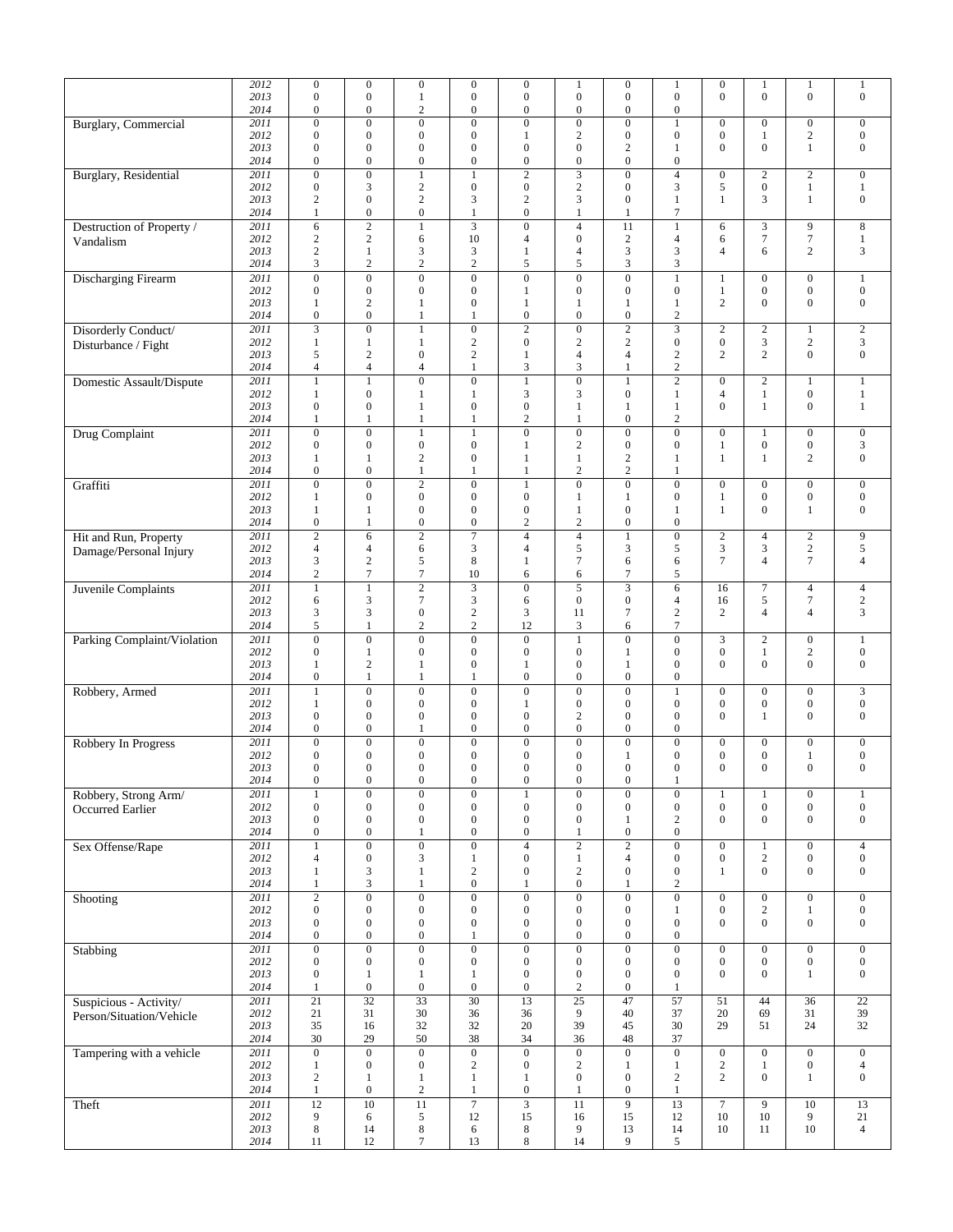| Vehicle Theft                      | 2011         | $\overline{0}$                   | $\boldsymbol{0}$                     | $\overline{0}$                       | 1                            | $\mathbf{1}$                     | $\overline{0}$                       | $\boldsymbol{0}$                     | $\mathbf{1}$                         | $\mathbf{1}$                       | $\overline{0}$                   | $\overline{0}$                 | $\mathbf{0}$                 |
|------------------------------------|--------------|----------------------------------|--------------------------------------|--------------------------------------|------------------------------|----------------------------------|--------------------------------------|--------------------------------------|--------------------------------------|------------------------------------|----------------------------------|--------------------------------|------------------------------|
|                                    | 2012         | $\boldsymbol{0}$                 | $\boldsymbol{0}$                     | $\boldsymbol{0}$                     | $\boldsymbol{0}$             | $\boldsymbol{0}$                 | $\mathbf{1}$                         | $\boldsymbol{0}$                     | $\boldsymbol{0}$                     | $\boldsymbol{0}$                   | 1                                | $\mathbf{1}$                   | $\mathbf{1}$                 |
|                                    | 2013         | $\overline{0}$                   | $\boldsymbol{0}$                     | 1                                    | $\overline{0}$               | $\overline{0}$                   | $\boldsymbol{0}$                     | 1                                    | $\boldsymbol{0}$                     | $\mathbf{1}$                       | $\overline{0}$                   | $\mathbf{1}$                   | $\boldsymbol{0}$             |
|                                    | 2014         | $\boldsymbol{0}$                 | $\boldsymbol{0}$                     | $\boldsymbol{0}$                     | $\overline{0}$               | $\boldsymbol{0}$                 | $\boldsymbol{0}$                     | $\boldsymbol{0}$                     | $\boldsymbol{0}$                     |                                    |                                  |                                |                              |
|                                    | 2011         | $\boldsymbol{0}$                 | $\overline{0}$                       | $\boldsymbol{0}$                     | 1                            | $\overline{0}$                   | $\overline{0}$                       | $\overline{0}$                       | $\overline{0}$                       | $\boldsymbol{0}$                   | $\boldsymbol{0}$                 | $\mathbf{1}$                   | $\mathbf{0}$                 |
| Weapon Complaint/Violation         | 2012         | $\boldsymbol{0}$                 | $\boldsymbol{0}$                     | $\boldsymbol{0}$                     | $\boldsymbol{0}$             | $\boldsymbol{0}$                 | $\boldsymbol{0}$                     | $\boldsymbol{0}$                     | $\boldsymbol{0}$                     | $\mathbf{1}$                       | $\boldsymbol{0}$                 | $\mathbf{1}$                   | $\boldsymbol{0}$             |
|                                    | 2013         | $\boldsymbol{0}$                 | $\boldsymbol{0}$                     | $\boldsymbol{0}$                     | $\boldsymbol{0}$             | $\boldsymbol{0}$                 | $\boldsymbol{0}$                     | 1                                    | $\boldsymbol{0}$                     | $\overline{0}$                     | $\overline{0}$                   | $\mathbf{1}$                   | $\mathbf{1}$                 |
|                                    | 2014         | $\overline{0}$                   | $\boldsymbol{0}$                     | $\boldsymbol{0}$                     | $\boldsymbol{0}$             | $\boldsymbol{0}$                 | $\boldsymbol{0}$                     | 1                                    | $\boldsymbol{0}$                     |                                    |                                  |                                |                              |
|                                    |              |                                  |                                      |                                      |                              |                                  |                                      |                                      |                                      |                                    |                                  |                                |                              |
|                                    |              |                                  |                                      |                                      |                              |                                  |                                      |                                      |                                      |                                    |                                  |                                |                              |
| <b>ARRESTS</b>                     |              | Jan                              | Feb                                  | Mar                                  | Apr                          | May                              | June                                 | July                                 | Aug                                  | <b>Sept</b>                        | Oct                              | <b>Nov</b>                     | <b>Dec</b>                   |
| Accident, PD/PI                    | 2011         | $\boldsymbol{0}$                 | $\boldsymbol{0}$                     | $\boldsymbol{0}$                     | $\boldsymbol{0}$             | $\boldsymbol{0}$                 | $\boldsymbol{0}$                     | $\boldsymbol{0}$                     | $\boldsymbol{0}$                     | $\boldsymbol{0}$                   | $\mathbf{0}$                     | $\mathbf{1}$                   | $\boldsymbol{0}$             |
|                                    | 2012         | 1                                | $\boldsymbol{0}$                     | $\mathbf{0}$                         | $\boldsymbol{0}$             | $\overline{c}$                   | $\boldsymbol{0}$                     | $\boldsymbol{0}$                     | $\boldsymbol{0}$                     | $\boldsymbol{0}$                   | $\boldsymbol{0}$                 | $\boldsymbol{0}$               | $\boldsymbol{0}$             |
|                                    | 2013         | $\boldsymbol{0}$                 | $\boldsymbol{0}$                     | $\mathbf{0}$                         | 1                            | $\boldsymbol{0}$                 | $\boldsymbol{0}$                     | $\mathbf{0}$                         | $\boldsymbol{0}$                     | $\mathbf{0}$                       | 1                                | $\mathbf{1}$                   | $\mathbf{0}$                 |
|                                    | 2014         | $\mathbf{0}$                     | $\overline{0}$                       | $\boldsymbol{0}$                     | $\overline{0}$               | $\mathbf{1}$                     | $\boldsymbol{0}$                     | $\boldsymbol{0}$                     | $\boldsymbol{0}$                     |                                    |                                  |                                |                              |
| Assault                            | 2011         | $\boldsymbol{0}$                 | $\overline{0}$                       | $\boldsymbol{0}$                     | $\overline{0}$               | $\mathbf{1}$                     | $\boldsymbol{0}$                     | $\mathbf{1}$                         | $\boldsymbol{0}$                     | $\boldsymbol{0}$                   | $\mathbf{0}$                     | $\overline{c}$                 | $\mathbf{0}$                 |
|                                    | 2012         | $\boldsymbol{0}$                 | $\boldsymbol{0}$                     | 1                                    | $\boldsymbol{0}$             | $\boldsymbol{0}$                 | $\mathbf{1}$                         | $\boldsymbol{0}$                     | $\mathbf{0}$                         | $\mathbf{0}$                       | 1                                | $\mathbf{1}$                   | $\mathbf{0}$                 |
|                                    | 2013<br>2014 | $\mathbf{0}$<br>$\overline{0}$   | $\boldsymbol{0}$<br>$\boldsymbol{0}$ | $\boldsymbol{0}$<br>$\boldsymbol{0}$ | $\mathbf{0}$<br>$\mathbf{0}$ | $\mathbf{0}$<br>$\mathbf{0}$     | $\boldsymbol{0}$<br>$\boldsymbol{0}$ | $\mathbf{0}$<br>$\mathbf{1}$         | $\mathbf{1}$<br>$\boldsymbol{0}$     | $\Omega$                           | $\mathbf{0}$                     | 1                              | $\boldsymbol{0}$             |
|                                    | 2011         | $\boldsymbol{0}$                 | $\boldsymbol{0}$                     | $\boldsymbol{0}$                     | $\boldsymbol{0}$             | 1                                | $\boldsymbol{0}$                     | $\boldsymbol{0}$                     | $\mathbf{1}$                         | $\mathbf{1}$                       | $\mathbf{1}$                     | $\boldsymbol{0}$               | $\mathbf{0}$                 |
| Burglary                           | 2012         | $\boldsymbol{0}$                 | $\boldsymbol{0}$                     | $\boldsymbol{0}$                     | $\boldsymbol{0}$             | $\boldsymbol{0}$                 | 1                                    | $\boldsymbol{0}$                     | $\boldsymbol{0}$                     | $\boldsymbol{0}$                   | $\boldsymbol{0}$                 | $\boldsymbol{0}$               | $\boldsymbol{0}$             |
|                                    | 2013         | $\boldsymbol{0}$                 | $\boldsymbol{0}$                     | 1                                    | $\boldsymbol{0}$             | $\boldsymbol{0}$                 | $\boldsymbol{0}$                     | $\mathbf{0}$                         | $\mathbf{0}$                         | $\Omega$                           | $\mathbf{0}$                     | $\mathbf{0}$                   | $\boldsymbol{0}$             |
|                                    | 2014         | $\overline{0}$                   | $\overline{0}$                       | 1                                    | $\overline{0}$               | $\overline{0}$                   | $\overline{0}$                       | $\overline{0}$                       | 1                                    |                                    |                                  |                                |                              |
| Destruction of Property            | 2011         | $\overline{0}$                   | $\overline{0}$                       | $\boldsymbol{0}$                     | $\overline{0}$               | $\overline{0}$                   | $\overline{0}$                       | $\overline{0}$                       | $\boldsymbol{0}$                     | $\mathbf{1}$                       | $\boldsymbol{0}$                 | $\mathbf{1}$                   | $\mathbf{0}$                 |
|                                    | 2012         | $\boldsymbol{0}$                 | $\boldsymbol{0}$                     | 1                                    | $\boldsymbol{0}$             | $\boldsymbol{0}$                 | $\boldsymbol{0}$                     | $\boldsymbol{0}$                     | $\mathbf{0}$                         | $\boldsymbol{0}$                   | 1                                | $\boldsymbol{0}$               | $\boldsymbol{0}$             |
|                                    | 2013         | $\mathbf{0}$                     | $\boldsymbol{0}$                     | $\mathbf{0}$                         | $\mathbf{0}$                 | $\overline{0}$                   | $\boldsymbol{0}$                     | $\overline{0}$                       | $\mathbf{0}$                         | $\mathbf{0}$                       | $\mathbf{0}$                     | $\boldsymbol{0}$               | $\mathbf{0}$                 |
|                                    | 2014         | $\overline{0}$                   | $\boldsymbol{0}$                     | $\boldsymbol{0}$                     | $\mathbf{0}$                 | $\boldsymbol{0}$                 | $\boldsymbol{0}$                     | $\boldsymbol{0}$                     | $\boldsymbol{0}$                     |                                    |                                  |                                |                              |
| Disorderly Conduct/                | 2011         | $\boldsymbol{0}$                 | $\overline{0}$                       | $\boldsymbol{0}$                     | $\overline{0}$               | $\sqrt{2}$                       | $\overline{0}$                       | $\overline{2}$                       | $\boldsymbol{0}$                     | $\boldsymbol{0}$                   | $\mathbf{1}$                     | $\mathbf{1}$                   | $\mathbf{1}$                 |
| Disturbance / Fight                | 2012         | 1                                | 1                                    | $\boldsymbol{0}$                     | 1                            | 1                                | $\boldsymbol{0}$                     | $\mathbf{1}$                         | $\mathbf{0}$                         | $\boldsymbol{0}$                   | $\boldsymbol{0}$                 | $\boldsymbol{0}$               | $\boldsymbol{0}$             |
|                                    | 2013         | $\mathbf{2}$                     | $\mathbf{1}$                         | $\boldsymbol{0}$                     | $\mathbf{0}$                 | $\boldsymbol{0}$                 | $\mathbf{1}$                         | $\boldsymbol{0}$                     | $\mathbf{0}$                         | $\mathbf{0}$                       | 1                                | $\boldsymbol{0}$               | $\mathbf{0}$                 |
|                                    | 2014         | $\sqrt{2}$                       | 3                                    | 1                                    | $\boldsymbol{0}$             | 1                                | 3                                    | $\boldsymbol{0}$                     | $\mathbf{0}$                         |                                    |                                  |                                |                              |
| Domestic Assault/Dispute           | 2011         | $\mathbf{1}$                     | $\overline{0}$                       | $\overline{0}$                       | 1                            | $\overline{0}$                   | $\overline{0}$                       | 1                                    | $\overline{0}$                       | $\overline{0}$                     | $\mathbf{1}$                     | $\overline{0}$                 | $\overline{0}$               |
|                                    | 2012         | 1                                | $\boldsymbol{0}$                     | 1                                    | 1                            | 1                                | 3                                    | $\boldsymbol{0}$                     | 1                                    | $\mathfrak{2}$                     | 1                                | $\boldsymbol{0}$               | 1                            |
|                                    | 2013         | $\boldsymbol{0}$                 | $\overline{0}$                       | $\mathbf{1}$                         | $\boldsymbol{0}$             | $\boldsymbol{0}$                 | $\mathbf{1}$                         | $\mathbf{1}$                         | $\boldsymbol{0}$                     | $\mathbf{0}$                       | $\mathbf{1}$                     | $\boldsymbol{0}$               | $\mathbf{1}$                 |
|                                    | 2014         | 1                                | $\boldsymbol{0}$                     | 1                                    | 1                            | $\sqrt{2}$                       | 1                                    | $\boldsymbol{0}$                     | $\sqrt{2}$                           |                                    |                                  |                                |                              |
| Drug Complaint                     | 2011         | $\boldsymbol{0}$                 | $\overline{0}$                       | $\overline{0}$                       | $\overline{0}$               | $\overline{0}$                   | $\overline{0}$                       | $\overline{0}$                       | $\overline{0}$                       | $\overline{0}$                     | $\mathbf{1}$                     | $\overline{0}$                 | $\mathbf{0}$                 |
|                                    | 2012         | $\boldsymbol{0}$                 | $\boldsymbol{0}$                     | $\boldsymbol{0}$                     | $\boldsymbol{0}$             | $\mathbf{1}$                     | $\boldsymbol{0}$                     | $\boldsymbol{0}$                     | $\mathbf{0}$                         | $\mathbf{1}$                       | $\boldsymbol{0}$                 | $\mathbf{0}$                   | $\overline{c}$               |
|                                    | 2013         | $\mathbf{0}$                     | $\overline{0}$                       | $\mathbf{0}$                         | $\boldsymbol{0}$             | 1                                | $\boldsymbol{0}$                     | $\overline{c}$                       | 1                                    | 1                                  | 1                                | $\mathbf{0}$                   | $\mathbf{0}$                 |
|                                    | 2014         | $\boldsymbol{0}$                 | $\boldsymbol{0}$                     | 1                                    | 1                            | $\boldsymbol{0}$                 | 1                                    | $\boldsymbol{0}$                     | $\mathbf{0}$                         |                                    |                                  |                                |                              |
| Hit and Run, Property              | 2011         | $\overline{0}$                   | $\overline{0}$                       | $\boldsymbol{0}$                     | $\overline{0}$               | $\overline{0}$                   | $\overline{0}$                       | $\overline{0}$                       | $\overline{0}$                       | $\boldsymbol{0}$                   | $\mathbf{1}$                     | $\overline{0}$                 | $\overline{0}$               |
| Damage                             | 2012         | $\boldsymbol{0}$                 | $\boldsymbol{0}$                     | $\boldsymbol{0}$                     | $\boldsymbol{0}$             | $\boldsymbol{0}$                 | $\boldsymbol{0}$                     | $\boldsymbol{0}$                     | $\mathbf{0}$                         | $\boldsymbol{0}$                   | $\boldsymbol{0}$                 | $\mathbf{0}$                   | $\boldsymbol{0}$             |
|                                    | 2013         | $\boldsymbol{0}$                 | $\boldsymbol{0}$                     | $\boldsymbol{0}$                     | $\boldsymbol{0}$             | $\boldsymbol{0}$                 | $\boldsymbol{0}$                     | $\boldsymbol{0}$                     | $\mathbf{0}$                         | $\overline{0}$                     | $\overline{0}$                   | $\mathbf{1}$                   | $\mathbf{0}$                 |
|                                    | 2014         | $\boldsymbol{0}$                 | $\boldsymbol{0}$                     | 1                                    | $\boldsymbol{0}$             | $\boldsymbol{0}$                 | $\boldsymbol{0}$                     | $\boldsymbol{0}$                     | $\mathbf{0}$                         |                                    |                                  |                                |                              |
| Misc. (attempt to locate,          | 2011         | $\boldsymbol{0}$                 | $\overline{0}$                       | $\boldsymbol{0}$                     | 1                            | 1                                | $\overline{3}$                       | $\overline{0}$                       | $\overline{\mathbf{3}}$              | 3                                  | $\boldsymbol{0}$                 | $\sqrt{2}$                     | $\mathbf{0}$                 |
| harassment, trespassing, juvenile, | 2012         | $\boldsymbol{2}$                 | $\overline{c}$                       | $\mathbf{1}$                         | $\boldsymbol{0}$             | $\mathbf{1}$                     | $\sqrt{2}$                           | $\overline{0}$                       | $\boldsymbol{0}$                     | $\mathbf{1}$                       | $\boldsymbol{0}$                 | $\sqrt{2}$                     | $\mathbf{1}$                 |
| welfare check, etc)                | 2013         | $\overline{4}$                   | 1                                    | 1                                    | $\overline{4}$               | 1                                | $\sqrt{2}$                           | $\boldsymbol{0}$                     | 1                                    | 1                                  | $\mathbf{0}$                     | $\mathbf{1}$                   | $\mathbf{0}$                 |
|                                    | 2014         | $\mathbf{1}$                     | 3                                    | 3                                    | $\mathbf{1}$                 | 3                                | $\overline{c}$                       | $\mathbf{1}$                         | 2                                    |                                    |                                  |                                |                              |
| Robbery                            | 2011<br>2012 | $\boldsymbol{0}$<br>$\mathbf{0}$ | $\overline{0}$<br>$\boldsymbol{0}$   | $\boldsymbol{0}$<br>$\overline{0}$   | 1<br>$\boldsymbol{0}$        | $\boldsymbol{0}$<br>$\mathbf{0}$ | $\boldsymbol{0}$<br>$\boldsymbol{0}$ | $\boldsymbol{0}$<br>$\mathbf{0}$     | $\boldsymbol{0}$<br>$\boldsymbol{0}$ | $\mathbf{1}$<br>$\overline{0}$     | $\boldsymbol{0}$<br>$\mathbf{0}$ | $\mathbf{0}$<br>$\mathbf{0}$   | $\mathbf{1}$<br>$\mathbf{0}$ |
|                                    | 2013         | $\boldsymbol{0}$                 | $\boldsymbol{0}$                     | $\boldsymbol{0}$                     | $\boldsymbol{0}$             | $\boldsymbol{0}$                 | $\boldsymbol{0}$                     | $\boldsymbol{0}$                     | $\mathbf{0}$                         | $\mathbf{0}$                       | $\mathbf{0}$                     | $\mathbf{0}$                   | $\mathbf{0}$                 |
|                                    | 2014         | $\overline{0}$                   | $\boldsymbol{0}$                     | $\boldsymbol{0}$                     | $\mathbf{0}$                 | $\boldsymbol{0}$                 | $\boldsymbol{0}$                     | $\boldsymbol{0}$                     | $\mathbf{0}$                         |                                    |                                  |                                |                              |
| Shooting                           | 2011         | $\mathbf{0}$                     | $\mathbf{0}$                         | $\mathbf{0}$                         | $\mathbf{0}$                 | $\mathbf{0}$                     | $\mathbf{0}$                         | $\overline{0}$                       | $\boldsymbol{0}$                     | $\boldsymbol{0}$                   | $\boldsymbol{0}$                 | $\mathbf{0}$                   | $\mathbf{0}$                 |
|                                    | 2012         | $\overline{0}$                   | $\boldsymbol{0}$                     | $\mathbf{0}$                         | $\mathbf{0}$                 | $\boldsymbol{0}$                 | $\boldsymbol{0}$                     | $\overline{0}$                       | $\mathbf{0}$                         | $\boldsymbol{0}$                   | $\boldsymbol{0}$                 | $\boldsymbol{0}$               | $\mathbf{0}$                 |
|                                    | 2013         | $\boldsymbol{0}$                 | $\boldsymbol{0}$                     | $\boldsymbol{0}$                     | $\boldsymbol{0}$             | $\boldsymbol{0}$                 | $\boldsymbol{0}$                     | $\boldsymbol{0}$                     | $\mathbf{0}$                         | $\mathbf{0}$                       | $\theta$                         | $\boldsymbol{0}$               | $\mathbf{0}$                 |
|                                    | 2014         | $\Omega$                         | $\theta$                             | $\Omega$                             | 1                            | $\theta$                         | $\theta$                             | $\Omega$                             | $\Omega$                             |                                    |                                  |                                |                              |
| Stabbing                           | 2011         | $\boldsymbol{0}$                 | $\overline{0}$                       | $\mathbf{0}$                         | $\boldsymbol{0}$             | $\overline{0}$                   | $\boldsymbol{0}$                     | $\boldsymbol{0}$                     | $\boldsymbol{0}$                     | $\mathbf{0}$                       | $\overline{0}$                   | $\boldsymbol{0}$               | $\boldsymbol{0}$             |
|                                    | 2012         | $\boldsymbol{0}$                 | $\boldsymbol{0}$                     | $\boldsymbol{0}$                     | $\boldsymbol{0}$             | $\boldsymbol{0}$                 | $\boldsymbol{0}$                     | $\boldsymbol{0}$                     | $\boldsymbol{0}$                     | $\boldsymbol{0}$                   | $\boldsymbol{0}$                 | $\boldsymbol{0}$               | $\mathbf{0}$                 |
|                                    | 2013         | $\boldsymbol{0}$                 | $\boldsymbol{0}$                     | $\boldsymbol{0}$                     | $\boldsymbol{0}$             | $\boldsymbol{0}$                 | $\boldsymbol{0}$                     | $\boldsymbol{0}$                     | $\mathbf{0}$                         | $\overline{0}$                     | $\overline{0}$                   | $\mathbf{0}$                   | $\mathbf{0}$                 |
|                                    | 2014         | $\boldsymbol{0}$                 | $\boldsymbol{0}$                     | $\overline{0}$                       | $\boldsymbol{0}$             | $\boldsymbol{0}$                 | $\mathbf{1}$                         | $\mathbf{0}$                         | $\mathbf{0}$                         |                                    |                                  |                                |                              |
| Selective Enforcement              | 2011         | $\mathbf{2}$                     | $\mathbf{1}$                         | $\overline{0}$                       | $\overline{c}$               | $\boldsymbol{0}$                 | $\boldsymbol{0}$                     | $\boldsymbol{0}$                     | $\boldsymbol{0}$                     | $\mathbf{0}$                       | $\mathbf{0}$                     | $\boldsymbol{0}$               | $\mathbf{0}$                 |
|                                    | 2012         | $\mathbf{0}$                     | $\boldsymbol{0}$                     | $\mathbf{0}$                         | $\boldsymbol{0}$             | $\boldsymbol{0}$                 | $\boldsymbol{0}$                     | $\boldsymbol{0}$                     | $\mathbf{0}$                         | $\boldsymbol{0}$                   | $\boldsymbol{0}$                 | $\boldsymbol{0}$               | $\boldsymbol{0}$             |
|                                    | 2013         | $\mathbf{0}$                     | $\boldsymbol{0}$                     | $\boldsymbol{0}$                     | $\boldsymbol{0}$             | $\boldsymbol{0}$                 | $\boldsymbol{0}$                     | $\boldsymbol{0}$                     | $\mathbf{0}$                         | $\mathbf{0}$                       | $\overline{0}$                   | $\mathbf{0}$                   | $\mathbf{0}$                 |
|                                    | 2014         | $\boldsymbol{0}$                 | $\boldsymbol{0}$                     | $\mathbf{0}$                         | $\boldsymbol{0}$             | $\boldsymbol{0}$                 | $\boldsymbol{0}$                     | $\boldsymbol{0}$                     | $\boldsymbol{0}$                     |                                    |                                  |                                |                              |
| Suspicious                         | 2011         | $\mathbf{1}$                     | $\,1$                                | $\overline{0}$                       | $\overline{0}$               | $\overline{0}$                   | $\overline{0}$                       | $\mathbf{1}$                         | $\mathbf{1}$                         | $\overline{2}$                     | 4                                | $\boldsymbol{0}$               | $\mathbf{1}$                 |
| Person/Situation/Vehicle           | 2012         | $\boldsymbol{0}$                 | $\mathbf{1}$                         | $\boldsymbol{0}$                     | $\mathbf{1}$                 | $\boldsymbol{0}$                 | $\overline{c}$                       | $\boldsymbol{0}$                     | $\mathbf{1}$                         | $\boldsymbol{0}$                   | 3                                | $\boldsymbol{0}$               | $\overline{c}$               |
|                                    | 2013         | $\mathbf{1}$                     | $\boldsymbol{0}$                     | $\mathbf{1}$                         | $\boldsymbol{0}$             | $\boldsymbol{0}$                 | $\mathbf{1}$                         | 3                                    | $\mathbf{1}$                         | 1                                  | $\overline{c}$                   | $\boldsymbol{0}$               | $\overline{c}$               |
|                                    | 2014         | $\sqrt{2}$                       | $\sqrt{2}$                           | $\overline{c}$                       | 1                            | $\boldsymbol{0}$                 | $\mathbf{1}$                         | $\mathbf{1}$                         | $\boldsymbol{0}$                     |                                    |                                  |                                |                              |
| Theft                              | 2011         | $\sqrt{6}$                       | $\overline{9}$                       | $\overline{4}$                       | $\overline{7}$               | $\mathbf{0}$                     | $\mathbf{0}$                         | $\mathbf{1}$                         | $\mathfrak{Z}$                       | $\mathbf{0}$                       | $\mathbf{0}$                     | $\boldsymbol{0}$               | $\overline{2}$               |
|                                    | 2012         | $\boldsymbol{0}$                 | $\boldsymbol{0}$                     | $\boldsymbol{0}$<br>$\boldsymbol{0}$ | $\boldsymbol{0}$             | 1                                | $\boldsymbol{2}$<br>$\mathbf{0}$     | $\boldsymbol{0}$<br>$\boldsymbol{0}$ | $\mathbf{1}$<br>$\boldsymbol{0}$     | $\boldsymbol{0}$<br>$\overline{0}$ | $\overline{0}$                   | $\boldsymbol{0}$<br>$\sqrt{2}$ | 3<br>$\boldsymbol{0}$        |
|                                    | 2013<br>2014 | $\sqrt{2}$<br>$\boldsymbol{0}$   | 1<br>$\mathbf{1}$                    | $\mathbf{1}$                         | $\mathbf{1}$<br>3            | $\mathbf{1}$<br>$\boldsymbol{2}$ | $\boldsymbol{0}$                     | $\mathbf{1}$                         | $\boldsymbol{0}$                     |                                    | $\mathbf{1}$                     |                                |                              |
|                                    | 2011         | $\boldsymbol{0}$                 | $\overline{0}$                       | $\boldsymbol{0}$                     | $\overline{0}$               | $\overline{3}$                   | $\overline{2}$                       | $\overline{4}$                       | 6                                    | $\mathbf{1}$                       | 6                                | $\overline{5}$                 | $\overline{5}$               |
| Traffic                            | 2012         | 1                                | 3                                    | 1                                    | $\mathbf{1}$                 | 6                                | 3                                    | 3                                    | $\overline{4}$                       | 6                                  | 6                                | $\sqrt{3}$                     | $\mathfrak{Z}$               |
|                                    | 2013         | $\overline{4}$                   | $\sqrt{2}$                           | $\overline{4}$                       | $\overline{c}$               | 6                                | 3                                    | $\mathbf{1}$                         | $\sqrt{2}$                           | $\overline{4}$                     | 5                                | 3                              | 12                           |
|                                    | 2014         | 8                                | 9                                    | 8                                    | $\mathbf{1}$                 | 6                                | 10                                   | 6                                    | $\overline{4}$                       |                                    |                                  |                                |                              |
| Trespassing                        | 2011         | $\mathbf{0}$                     | $\overline{0}$                       | $\mathbf{0}$                         | $\overline{0}$               | $\overline{c}$                   | $\mathbf{1}$                         | $\boldsymbol{0}$                     | $\overline{0}$                       | $\boldsymbol{0}$                   | $\mathbf{1}$                     | $\boldsymbol{0}$               | $\mathbf{1}$                 |
|                                    | 2012         | $\mathbf{0}$                     | $\boldsymbol{2}$                     | $\boldsymbol{0}$                     | $\boldsymbol{0}$             | $\mathbf{1}$                     | $\boldsymbol{0}$                     | $\mathbf{1}$                         | $\boldsymbol{0}$                     | $\mathbf{1}$                       | $\mathbf{1}$                     | $\boldsymbol{0}$               | $\boldsymbol{0}$             |
|                                    | 2013         | $\mathbf{0}$                     | $\boldsymbol{0}$                     | $\mathbf{1}$                         | $\mathbf{1}$                 | $\boldsymbol{0}$                 | $\boldsymbol{0}$                     | $\mathbf{1}$                         | $\overline{c}$                       | $\overline{2}$                     | $\mathbf{1}$                     | $\boldsymbol{0}$               | $\boldsymbol{0}$             |
|                                    | 2014         | $\boldsymbol{0}$                 | $\mathbf{1}$                         | 3                                    | $\overline{c}$               | $\boldsymbol{0}$                 | $\overline{4}$                       | $\overline{4}$                       | $\boldsymbol{0}$                     |                                    |                                  |                                |                              |
| <b>Weapons Violation</b>           | 2011         | $\boldsymbol{0}$                 | $\overline{0}$                       | $\boldsymbol{0}$                     | $\boldsymbol{0}$             | $\boldsymbol{0}$                 | $\overline{0}$                       | $\boldsymbol{0}$                     | $\boldsymbol{0}$                     | $\boldsymbol{0}$                   | $\boldsymbol{0}$                 | $\boldsymbol{0}$               | $\boldsymbol{0}$             |
|                                    | 2012         | $\boldsymbol{0}$                 | $\boldsymbol{0}$                     | $\boldsymbol{0}$                     | $\boldsymbol{0}$             | $\boldsymbol{0}$                 | $\boldsymbol{0}$                     | $\boldsymbol{0}$                     | $\boldsymbol{0}$                     | $\boldsymbol{0}$                   | $\boldsymbol{0}$                 | $\mathbf{1}$                   | $\boldsymbol{0}$             |
|                                    | 2013         | $\boldsymbol{0}$                 | $\boldsymbol{0}$                     | $\boldsymbol{0}$                     | $\boldsymbol{0}$             | $\boldsymbol{0}$                 | $\boldsymbol{0}$                     | $\boldsymbol{0}$                     | $\boldsymbol{0}$                     | $\boldsymbol{0}$                   | $\mathbf{0}$                     | $\boldsymbol{0}$               | $\boldsymbol{0}$             |
|                                    | 2014         | $\overline{0}$                   | $\boldsymbol{0}$                     | $\overline{0}$                       | $\boldsymbol{0}$             | $\boldsymbol{0}$                 | $\boldsymbol{0}$                     | $\overline{0}$                       | $\mathbf{0}$                         |                                    |                                  |                                |                              |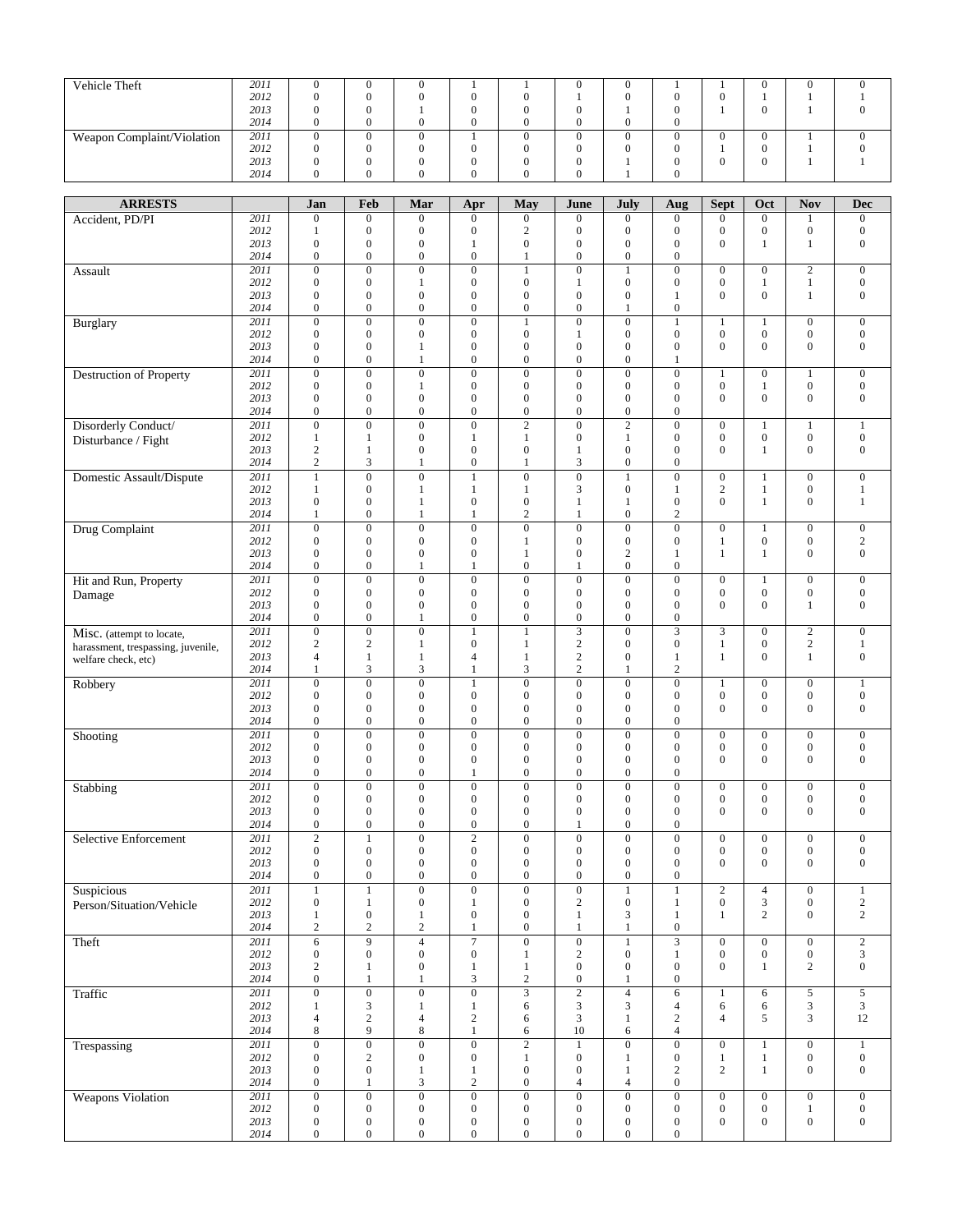| <b>TOTAL</b> | 2011 | 10                       |    |          | 12 | 10 |                         | 10        | 14                    | $\Omega$ | 16                   | 12 | $\mathbf{H}$          |
|--------------|------|--------------------------|----|----------|----|----|-------------------------|-----------|-----------------------|----------|----------------------|----|-----------------------|
|              | 2012 | $\mathbf n$              | o  |          |    | 15 | 14                      |           |                       | 11<br>   | $\mathbf{A}$<br>10   |    | 12<br>14              |
|              | 2013 | $\sim$<br>$\overline{1}$ |    | $\Omega$ |    |    | $\Omega$<br>$\mathbf o$ | $\bullet$ | $\sim$<br>$\mathbf o$ | $\Omega$ | $\blacksquare$<br>-- |    | 1 <sub>c</sub><br>-15 |
|              | 2014 | 14                       | 19 | 22       | 11 | 15 | 23                      | 14        |                       |          |                      |    |                       |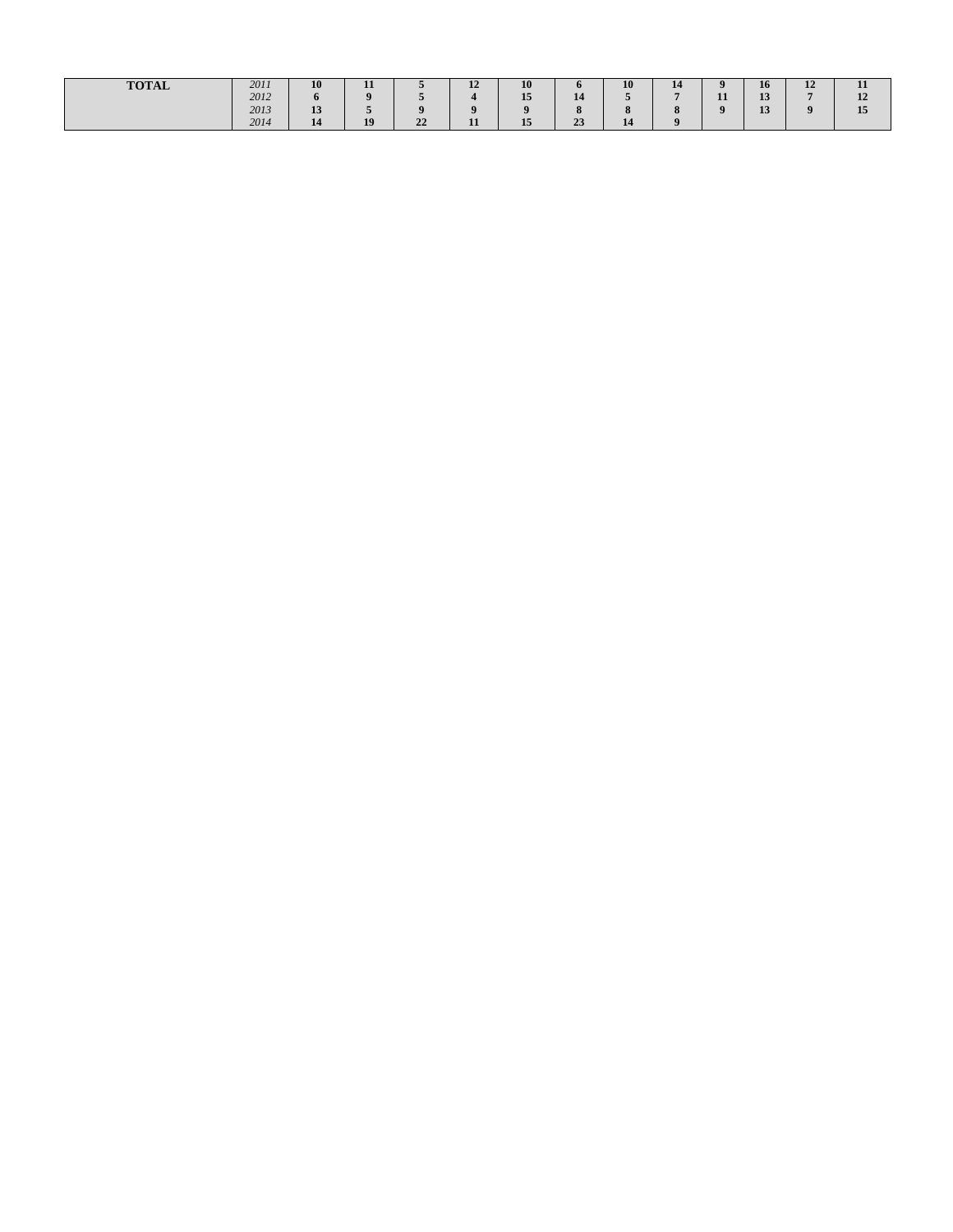### NAC 9 FPD Statistics

| <b>CALL TYPE</b>               |              | Jan                                         | Feb                                  | Mar                                  | Apr                                  | <b>May</b>                           | June                                 | <b>July</b>                          | Aug                                         | <b>Sept</b>                          | Oct                                  | <b>Nov</b>                           | <b>Dec</b>                           |
|--------------------------------|--------------|---------------------------------------------|--------------------------------------|--------------------------------------|--------------------------------------|--------------------------------------|--------------------------------------|--------------------------------------|---------------------------------------------|--------------------------------------|--------------------------------------|--------------------------------------|--------------------------------------|
| <b>Calls For Service</b>       | 2011         | 258                                         | 263                                  | 316                                  | 356                                  | 230                                  | 288                                  | 368                                  | 382                                         | 378                                  | 348                                  | 300                                  | 326                                  |
|                                | 2012<br>2013 | 266<br>296                                  | 333<br>316                           | 363<br>344                           | 347<br>343                           | 425<br>382                           | 372<br>363                           | 392<br>396                           | 363<br>381                                  | 332<br>359                           | 406<br>402                           | 318<br>382                           | 344<br>367                           |
|                                | 2014         | 367                                         | 314                                  | 379                                  | 388                                  | 493                                  | 402                                  | 509                                  | 509                                         |                                      |                                      |                                      |                                      |
| Patrol Checks (proactive)      | 2011         | 28                                          | $\overline{22}$                      | $\overline{23}$                      | 35                                   | 16                                   | 16                                   | 19                                   | $\overline{22}$                             | 32                                   | 34                                   | 24                                   | $\overline{23}$                      |
|                                | 2012<br>2013 | 19<br>29                                    | 28<br>41                             | 32<br>24                             | 40<br>31                             | 56<br>45                             | 44<br>25                             | 62<br>38                             | 48<br>36                                    | 53<br>41                             | 36<br>51                             | 36<br>50                             | 36<br>32                             |
|                                | 2014         | 40                                          | 34                                   | 39                                   | 56                                   | 68                                   | 74                                   | 69                                   | 57                                          |                                      |                                      |                                      |                                      |
| Traffic Stops (proactive)      | 2011         | 66                                          | 75                                   | 89                                   | 79                                   | 49                                   | 71                                   | 97                                   | 85                                          | 113                                  | 84                                   | 74                                   | 97                                   |
|                                | 2012<br>2013 | 65<br>101                                   | 95<br>103                            | 106<br>108                           | 83<br>82                             | 85<br>98                             | 57<br>56                             | 56<br>69                             | 76<br>90                                    | 74<br>70                             | 119<br>95                            | 96<br>98                             | 111<br>79                            |
|                                | 2014         | 73                                          | 68                                   | 93                                   | 94                                   | 120                                  | 46                                   | 135                                  | 143                                         |                                      |                                      |                                      |                                      |
| <b>Calls Minus Above</b>       | 2011<br>2012 | 164<br>182                                  | 166<br>210                           | 204<br>225                           | 242<br>224                           | 165<br>284                           | 201<br>271                           | 252<br>274                           | 275<br>239                                  | 233<br>205                           | 230<br>251                           | 202<br>186                           | 206<br>197                           |
| (proactive)                    | 2013         | 166                                         | 172                                  | 212                                  | 230                                  | 239                                  | 282                                  | 289                                  | 255                                         | 248                                  | 256                                  | 234                                  | 256                                  |
|                                | 2014         | 254                                         | 212                                  | 247                                  | 238                                  | 305                                  | 282                                  | 305                                  | 309                                         |                                      |                                      |                                      |                                      |
| <b>Average Calls Per Day</b>   | 2011<br>2012 | 5<br>6                                      | $\overline{5}$<br>$\boldsymbol{7}$   | $\overline{7}$<br>7                  | $\sqrt{8}$<br>$\tau$                 | $\overline{5}$<br>9                  | $\overline{7}$<br>8                  | $\overline{8}$<br>8                  | $\overline{9}$<br>$\,$ 8 $\,$               | $\overline{\bf 8}$<br>$\tau$         | $\overline{\bf 8}$<br>8              | $\tau$<br>6                          | $\overline{7}$<br>6                  |
|                                | 2013         | 5                                           | 5                                    | 6                                    | $\tau$                               | 8                                    | 9                                    | 9                                    | $\,$ 8 $\,$                                 | 8                                    | 8                                    | 8                                    | 8                                    |
|                                | 2014         | 8                                           | $\tau$                               | 8                                    | 8                                    | 10                                   | 9                                    | 10                                   | 10                                          |                                      |                                      |                                      |                                      |
| 911                            | 2011<br>2012 | 19<br>25                                    | $\overline{18}$<br>35                | $\overline{24}$<br>33                | $\overline{26}$<br>25                | $\overline{24}$<br>43                | $\overline{20}$<br>31                | 28<br>30                             | $\overline{32}$<br>31                       | 20<br>36                             | 31<br>32                             | 28<br>17                             | $\overline{27}$<br>30                |
|                                | 2013         | 16                                          | 14                                   | 22                                   | 40                                   | 27                                   | 52                                   | 41                                   | 28                                          | 30                                   | 24                                   | 27                                   | 31                                   |
|                                | 2014         | 12                                          | 16                                   | 18                                   | 26                                   | 31                                   | 31                                   | 18                                   |                                             |                                      |                                      |                                      |                                      |
| Misc. (funerals, Noise, etc.)  | 2011<br>2012 | 24<br>14                                    | 29<br>21                             | 36<br>19                             | 42<br>17                             | 18<br>20                             | $\overline{22}$<br>16                | 38<br>17                             | 39<br>10                                    | 37<br>13                             | 29<br>14                             | $\overline{22}$<br>10                | 26<br>17                             |
|                                | 2013         | 10                                          | 11                                   | 19                                   | 25                                   | 31                                   | 21                                   | 28                                   | 26                                          | 28                                   | 17                                   | 16                                   | 11                                   |
|                                | 2014         | 17                                          | 19                                   | 22                                   | 19                                   | 19                                   | 22                                   | 28                                   | 21                                          |                                      |                                      |                                      |                                      |
| Accident, Personal Injury      | 2011<br>2012 | 3<br>$\boldsymbol{0}$                       | $\mathbf{1}$<br>$\boldsymbol{0}$     | $\boldsymbol{0}$<br>$\mathbf{1}$     | $\overline{c}$<br>$\boldsymbol{0}$   | $\overline{4}$<br>1                  | $\overline{4}$<br>$\sqrt{2}$         | 1<br>$\sqrt{2}$                      | $\mathbf{1}$<br>$\boldsymbol{0}$            | $\mathbf{1}$<br>$\boldsymbol{0}$     | $\mathbf{1}$<br>$\mathbf{1}$         | $\overline{c}$<br>$\mathbf{1}$       | $\mathbf{0}$<br>$\mathbf{0}$         |
|                                | 2013         | $\mathbf{2}$                                | $\boldsymbol{0}$                     | $\boldsymbol{0}$                     | 1                                    | 1                                    | 3                                    | $\mathfrak{2}$                       | $\boldsymbol{0}$                            | 3                                    | $\mathbf{1}$                         | $\overline{0}$                       | $\mathbf{0}$                         |
|                                | 2014         | 6                                           | $\mathbf{1}$                         | $\overline{0}$                       | $\overline{2}$                       | $\mathbf{2}$                         | $\mathbf{1}$                         | $\mathbf{1}$                         | $\boldsymbol{0}$                            |                                      |                                      |                                      |                                      |
| Accident, Property Damage      | 2011<br>2012 | $\overline{\mathbf{3}}$<br>$\boldsymbol{0}$ | $\overline{4}$<br>5                  | $\overline{\mathbf{3}}$<br>8         | $\overline{4}$<br>3                  | $\mathbf{1}$<br>$\boldsymbol{7}$     | $\overline{4}$<br>$\tau$             | $\overline{\mathbf{3}}$<br>5         | $\overline{4}$<br>$\tau$                    | $\mathfrak{Z}$<br>$\tau$             | $\overline{4}$<br>10                 | 3<br>8                               | 8<br>6                               |
|                                | 2013         | 8                                           | $\mathbf{1}$                         | 7                                    | 6                                    | $\sqrt{5}$                           | 5                                    | $\overline{4}$                       | 3                                           | 6                                    | 12                                   | 8                                    | 10                                   |
|                                | 2014         | $\overline{4}$                              | $\mathfrak{Z}$                       | $\overline{4}$                       | $\overline{4}$                       | $\tau$                               | $\overline{4}$                       | 10                                   | $\overline{4}$                              |                                      |                                      |                                      |                                      |
| Accident, Vehicle              | 2011<br>2012 | $\overline{7}$<br>15                        | $\overline{8}$<br>9                  | $\overline{7}$<br>15                 | 13<br>12                             | $\,8\,$<br>21                        | $\mathbf{Q}$<br>16                   | $\overline{7}$<br>13                 | $\boldsymbol{7}$<br>16                      | 9<br>9                               | 12<br>18                             | 9<br>16                              | 10<br>11                             |
|                                | 2013         | 13                                          | 12                                   | 13                                   | 12                                   | 9                                    | 16                                   | 11                                   | 10                                          | 17                                   | 20                                   | 13                                   | 16                                   |
|                                | 2014         | 15                                          | 11                                   | 15                                   | 13                                   | 19                                   | 9                                    | 17                                   | 12                                          |                                      |                                      |                                      |                                      |
| <b>Alcohol Complaint</b>       | 2011<br>2012 | $\overline{0}$<br>$\boldsymbol{0}$          | $\overline{0}$<br>$\boldsymbol{0}$   | $\mathbf{1}$<br>$\mathbf{0}$         | $\boldsymbol{0}$<br>$\boldsymbol{0}$ | $\overline{0}$<br>$\mathbf{0}$       | $\mathbf{0}$<br>$\mathbf{1}$         | $\boldsymbol{0}$<br>$\boldsymbol{0}$ | $\boldsymbol{0}$<br>$\boldsymbol{0}$        | $\boldsymbol{0}$<br>$\boldsymbol{0}$ | $\boldsymbol{0}$<br>$\boldsymbol{0}$ | $\mathbf{0}$<br>$\boldsymbol{0}$     | $\mathbf{0}$<br>$\mathbf{0}$         |
|                                | 2013         | $\boldsymbol{0}$                            | $\mathbf{0}$                         | $\mathbf{0}$                         | $\boldsymbol{0}$                     | $\mathbf{0}$                         | $\mathbf{0}$                         | $\boldsymbol{0}$                     | $\mathbf{1}$                                | $\mathbf{0}$                         | $\mathbf{0}$                         | $\overline{0}$                       | $\overline{0}$                       |
|                                | 2014         | $\boldsymbol{0}$                            | $\boldsymbol{0}$                     | $\overline{0}$                       | $\boldsymbol{0}$                     | $\mathbf{1}$                         | $\boldsymbol{0}$                     | $\boldsymbol{0}$                     | $\boldsymbol{0}$                            |                                      |                                      |                                      |                                      |
| Assault                        | 2011<br>2012 | $\boldsymbol{0}$<br>3                       | $\mathbf{0}$<br>$\overline{4}$       | $\mathbf{1}$<br>$\overline{c}$       | $\mathbf{1}$<br>$\boldsymbol{0}$     | $\mathbf{1}$<br>1                    | $\overline{c}$<br>$\boldsymbol{0}$   | $\overline{c}$<br>3                  | $\boldsymbol{0}$<br>$\sqrt{2}$              | $\mathbf{2}$<br>$\overline{4}$       | $\mathbf{1}$<br>$\boldsymbol{0}$     | 1<br>3                               | $\mathbf{1}$<br>4                    |
|                                | 2013         | 1                                           | 3                                    | $\sqrt{2}$                           | $\mathfrak{Z}$                       | $\overline{4}$                       | $\sqrt{2}$                           | 6                                    | 3                                           | $\mathbf{1}$                         | $\overline{4}$                       | $\Omega$                             | $\mathbf{1}$                         |
|                                | 2014         | 1                                           | $\sqrt{2}$                           | $\boldsymbol{0}$                     | $\sqrt{2}$                           | $\boldsymbol{2}$                     | 3                                    | 2                                    | $\mathbf{1}$                                |                                      |                                      |                                      |                                      |
| Burglary, B&E In Progress      | 2011<br>2012 | $\overline{0}$<br>$\boldsymbol{0}$          | $\mathbf{0}$<br>$\boldsymbol{0}$     | $\overline{0}$<br>$\mathbf{0}$       | $\boldsymbol{0}$<br>$\boldsymbol{0}$ | $\mathbf{0}$<br>$\boldsymbol{0}$     | $\mathbf{0}$<br>1                    | $\boldsymbol{0}$<br>$\overline{0}$   | $\boldsymbol{0}$<br>$\boldsymbol{0}$        | $\boldsymbol{0}$<br>$\boldsymbol{0}$ | $\boldsymbol{0}$<br>$\boldsymbol{0}$ | $\boldsymbol{0}$<br>$\mathbf{0}$     | $\mathbf{0}$<br>$\mathbf{0}$         |
|                                | 2013         | $\mathbf{0}$                                | $\boldsymbol{0}$                     | $\mathbf{0}$                         | $\overline{2}$                       | $\boldsymbol{0}$                     | $\mathbf{0}$                         | $\mathbf{0}$                         | $\boldsymbol{0}$                            | $\mathbf{0}$                         | $\mathbf{0}$                         | 0                                    | 1                                    |
|                                | 2014         | $\boldsymbol{0}$                            | $\mathbf{0}$                         | $\mathbf{0}$                         | $\boldsymbol{0}$                     | 0                                    | $\boldsymbol{0}$                     | $\boldsymbol{0}$                     | $\boldsymbol{0}$                            |                                      |                                      |                                      |                                      |
| Burglary, Commercial           | 2011<br>2012 | $\mathbf{1}$<br>$\boldsymbol{0}$            | $\boldsymbol{0}$<br>$\boldsymbol{0}$ | $\boldsymbol{0}$<br>$\boldsymbol{0}$ | $\boldsymbol{0}$<br>$\boldsymbol{0}$ | $\boldsymbol{0}$<br>$\sqrt{2}$       | $\boldsymbol{0}$<br>$\boldsymbol{0}$ | $\boldsymbol{0}$<br>$\boldsymbol{0}$ | $\overline{\mathbf{c}}$<br>$\boldsymbol{0}$ | $\boldsymbol{0}$<br>$\boldsymbol{0}$ | $\boldsymbol{0}$<br>$\boldsymbol{0}$ | $\boldsymbol{0}$                     | $\overline{0}$<br>$\boldsymbol{0}$   |
|                                | 2013         | 1                                           | $\boldsymbol{0}$                     | $\boldsymbol{0}$                     | $\boldsymbol{0}$                     | $\mathbf{0}$                         | $\boldsymbol{0}$                     | $\overline{0}$                       | $\overline{c}$                              | 1                                    | $\mathbf{0}$                         | $\Omega$                             | $\overline{0}$                       |
|                                | 2014         | $\overline{c}$                              | $\boldsymbol{0}$                     | $\boldsymbol{0}$                     | $\boldsymbol{0}$                     | $\boldsymbol{0}$                     | $\boldsymbol{0}$                     | 2                                    | $\mathbf{1}$                                |                                      |                                      |                                      |                                      |
| <b>Burglary</b> , Residential  | 2011<br>2012 | $\boldsymbol{0}$<br>$\boldsymbol{0}$        | $\mathbf{0}$<br>$\boldsymbol{0}$     | $\boldsymbol{0}$<br>$\sqrt{2}$       | $\boldsymbol{0}$<br>$\boldsymbol{0}$ | $\boldsymbol{0}$<br>$\boldsymbol{0}$ | $\mathbf{1}$<br>$\boldsymbol{0}$     | $\mathbf{1}$<br>$\boldsymbol{0}$     | $\,1$<br>$\boldsymbol{0}$                   | $\mathbf{1}$<br>$\mathbf{1}$         | $\sqrt{2}$<br>$\mathbf{1}$           | $\boldsymbol{0}$<br>$\overline{0}$   | $\boldsymbol{0}$<br>$\boldsymbol{0}$ |
|                                | 2013         | 1                                           | $\mathbf{1}$                         | $\boldsymbol{0}$                     | 3                                    | 3                                    | $\sqrt{2}$                           | 0                                    | $\mathbf{1}$                                | $\mathbf{1}$                         | $\boldsymbol{0}$                     | $\overline{0}$                       | $\mathbf{1}$                         |
|                                | 2014         | $\boldsymbol{0}$                            | $\sqrt{2}$                           | $\boldsymbol{0}$                     | $\boldsymbol{0}$                     | $\boldsymbol{0}$                     | 3                                    | 1                                    | $\boldsymbol{0}$                            |                                      |                                      |                                      |                                      |
| <b>Destruction of Property</b> | 2011<br>2012 | $\overline{0}$<br>3                         | $\overline{4}$<br>$\overline{4}$     | $\overline{0}$<br>1                  | $\overline{4}$<br>6                  | $\overline{2}$<br>$\mathbf{2}$       | $\overline{4}$<br>$\boldsymbol{0}$   | 5<br>$\overline{4}$                  | $\sqrt{5}$<br>$\mathfrak s$                 | 6<br>$\mathfrak{Z}$                  | $\bf 8$<br>1                         | 3<br>$\overline{0}$                  | 6<br>$\mathbf{0}$                    |
|                                | 2013         | $\mathbf{1}$                                | $\sqrt{2}$                           | $\mathbf{1}$                         | 3                                    | $\mathbf{1}$                         | $\boldsymbol{2}$                     | 3                                    | $\sqrt{2}$                                  | 5                                    | $\mathbf{1}$                         | $\overline{c}$                       | $\boldsymbol{0}$                     |
|                                | 2014         | 3                                           | $\mathbf{1}$                         | $\mathbf{2}$                         | $\mathbf{1}$                         | $\boldsymbol{0}$                     | 6                                    | $\sqrt{2}$                           | $\boldsymbol{7}$                            |                                      |                                      |                                      |                                      |
| <b>Discharging Firearm</b>     | 2011<br>2012 | $\overline{0}$<br>$\boldsymbol{0}$          | $\overline{0}$<br>$\boldsymbol{0}$   | $\boldsymbol{0}$<br>$\boldsymbol{0}$ | $\overline{0}$<br>$\boldsymbol{0}$   | $\overline{0}$<br>$\boldsymbol{0}$   | $\boldsymbol{0}$<br>$\boldsymbol{0}$ | $\overline{0}$<br>$\boldsymbol{0}$   | $\overline{0}$<br>$\boldsymbol{0}$          | $\boldsymbol{0}$<br>$\boldsymbol{0}$ | $\boldsymbol{0}$<br>$\boldsymbol{0}$ | $\boldsymbol{0}$<br>$\boldsymbol{0}$ | $\overline{0}$<br>$\boldsymbol{0}$   |
|                                | 2013         | $\boldsymbol{0}$                            | $\boldsymbol{0}$                     | $\boldsymbol{0}$                     | $\boldsymbol{0}$                     | 1                                    | $\boldsymbol{0}$                     | $\boldsymbol{0}$                     | $\boldsymbol{0}$                            | 2                                    | $\boldsymbol{0}$                     | $\overline{0}$                       | $\overline{0}$                       |
|                                | 2014         | $\boldsymbol{0}$                            | $\boldsymbol{0}$                     | $\boldsymbol{0}$                     | $\boldsymbol{0}$                     | $\boldsymbol{0}$                     | $\boldsymbol{0}$                     | $\boldsymbol{0}$                     | $\boldsymbol{0}$                            |                                      |                                      |                                      |                                      |
| Disorderly Conduct /           | 2011<br>2012 | $\overline{2}$<br>$\mathbf{1}$              | $\overline{1}$<br>$\sqrt{2}$         | $\overline{0}$<br>$\boldsymbol{0}$   | $\overline{0}$<br>3                  | $\overline{1}$<br>$\mathbf{0}$       | $\overline{0}$<br>$\overline{c}$     | $\overline{c}$<br>1                  | $\overline{2}$<br>$\boldsymbol{0}$          | $\boldsymbol{0}$<br>$\mathbf{2}$     | $\overline{2}$<br>$\mathbf{1}$       | 1<br>$\boldsymbol{0}$                | $\mathbf{1}$<br>$\mathbf{1}$         |
| Fights/Disturbance             | 2013         | $\mathbf{2}$                                | $\boldsymbol{0}$                     | $\boldsymbol{2}$                     | $\boldsymbol{0}$                     | 1                                    | $\sqrt{2}$                           | $\mathbf{2}$                         | 3                                           | $\boldsymbol{0}$                     | $\mathbf{1}$                         | 1                                    | $\boldsymbol{0}$                     |
|                                | 2014         | $\mathbf{1}$                                | $\sqrt{2}$                           | $\mathbf{1}$                         | $\sqrt{2}$                           | $\boldsymbol{0}$                     | $\sqrt{2}$                           | $\mathbf{1}$                         | $\boldsymbol{0}$                            |                                      |                                      |                                      |                                      |
| Domestic Assault/Dispute       | 2011<br>2012 | $\overline{0}$<br>$\mathbf{1}$              | $\mathbf{1}$<br>$\boldsymbol{0}$     | $\overline{0}$<br>$\boldsymbol{0}$   | $\overline{0}$<br>$\boldsymbol{0}$   | $\overline{1}$<br>$\mathbf{1}$       | $\overline{1}$<br>$\boldsymbol{0}$   | $\mathbf{1}$<br>$\boldsymbol{0}$     | $\mathbf{1}$<br>$\boldsymbol{0}$            | $\boldsymbol{0}$<br>$\mathbf{1}$     | $\overline{2}$<br>$\mathbf{1}$       | $\boldsymbol{0}$<br>$\boldsymbol{0}$ | $\overline{0}$<br>$\boldsymbol{0}$   |
|                                | 2013         | 1                                           | $\boldsymbol{0}$                     | $\boldsymbol{0}$                     | 1                                    | $\boldsymbol{0}$                     | $\boldsymbol{0}$                     | $\boldsymbol{0}$                     | $\boldsymbol{0}$                            | $\mathbf{1}$                         | $\boldsymbol{0}$                     | $\overline{0}$                       | $\mathbf{1}$                         |
|                                | 2014         | $\boldsymbol{0}$                            | 1                                    | $\boldsymbol{0}$                     | $\boldsymbol{0}$                     | 1                                    | $\boldsymbol{0}$                     | 1                                    | $\boldsymbol{0}$                            |                                      |                                      |                                      |                                      |
| Drug Complaint                 | 2011<br>2012 | $\mathbf{1}$<br>$\boldsymbol{0}$            | $\mathbf{1}$<br>$\boldsymbol{0}$     | $\overline{0}$<br>$\boldsymbol{0}$   | $\overline{0}$<br>$\boldsymbol{0}$   | $\overline{0}$<br>3                  | $\overline{1}$<br>$\boldsymbol{0}$   | $\mathbf{1}$<br>1                    | $\overline{0}$<br>$\mathbf{1}$              | $\overline{0}$<br>$\mathbf{1}$       | $\overline{0}$<br>$\mathbf{1}$       | $\overline{0}$<br>1                  | $\overline{0}$<br>$\mathbf{1}$       |
|                                | 2013         | $\boldsymbol{0}$                            | $\boldsymbol{0}$                     | $\boldsymbol{0}$                     | $\boldsymbol{0}$                     | $\mathbf{1}$                         | $\boldsymbol{0}$                     | $\boldsymbol{0}$                     | $\boldsymbol{0}$                            | 3                                    | $\boldsymbol{0}$                     | 0                                    | $\boldsymbol{0}$                     |
|                                | 2014         | $\boldsymbol{0}$                            |                                      | $\boldsymbol{0}$                     | $\boldsymbol{0}$                     | $\boldsymbol{0}$                     | 1                                    | $\boldsymbol{0}$                     | $\boldsymbol{0}$                            |                                      |                                      |                                      |                                      |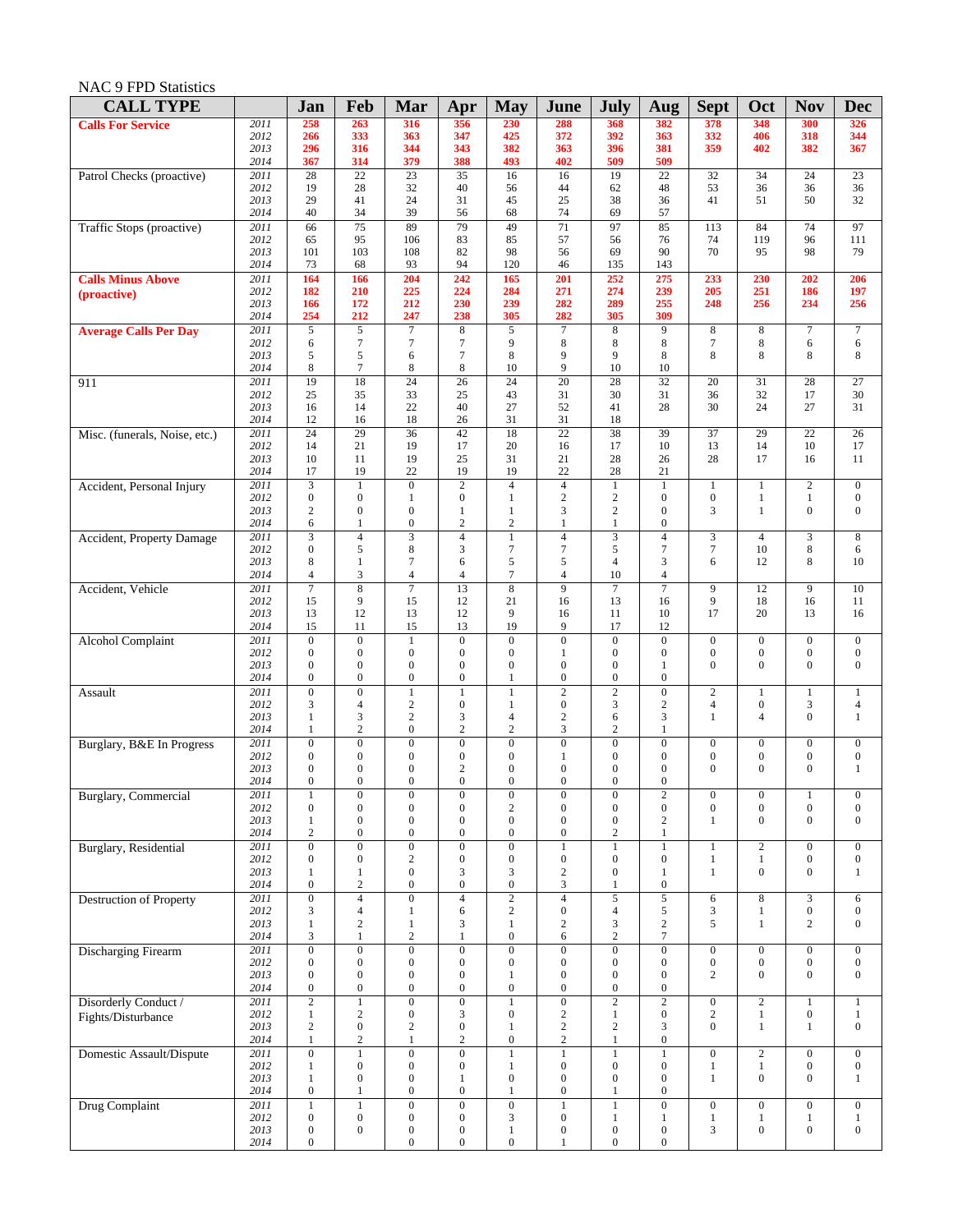| Graffiti                    | 2011         | $\boldsymbol{0}$                     | $\mathbf{1}$                       | $\boldsymbol{0}$                     | $\boldsymbol{0}$                 | $\mathbf{1}$                     | $\boldsymbol{0}$                     | $\boldsymbol{0}$                     | $\boldsymbol{0}$                     | $\boldsymbol{0}$                 | $\mathbf{1}$                       | $\boldsymbol{0}$                 | $\mathbf{0}$                     |
|-----------------------------|--------------|--------------------------------------|------------------------------------|--------------------------------------|----------------------------------|----------------------------------|--------------------------------------|--------------------------------------|--------------------------------------|----------------------------------|------------------------------------|----------------------------------|----------------------------------|
|                             | 2012         | $\boldsymbol{0}$                     | $\boldsymbol{0}$                   | $\boldsymbol{0}$                     | 5                                | 6                                | $\boldsymbol{0}$                     | $\boldsymbol{0}$                     | $\mathbf{1}$                         | $\boldsymbol{0}$                 | $\boldsymbol{0}$                   | $\boldsymbol{0}$                 | $\mathbf{1}$                     |
|                             | 2013         | $\mathbf{0}$                         | $\boldsymbol{0}$                   | $\mathbf{0}$                         | $\boldsymbol{0}$                 | $\boldsymbol{0}$                 | $\mathbf{0}$                         | $\boldsymbol{0}$                     | $\boldsymbol{0}$                     | $\overline{0}$                   | $\mathbf{0}$                       | 1                                | $\boldsymbol{0}$                 |
|                             | 2014         | 1                                    | $\boldsymbol{0}$                   | 1                                    | 3                                | $\boldsymbol{0}$                 | $\boldsymbol{0}$                     | 1                                    | 4                                    |                                  |                                    |                                  |                                  |
| Hit and Run, Property       | 2011<br>2012 | $\overline{\mathbf{3}}$<br>3         | $\overline{5}$<br>3                | $\boldsymbol{0}$<br>5                | $\mathbf{1}$<br>3                | $\overline{2}$<br>$\mathbf{1}$   | $\overline{\mathbf{3}}$              | $\overline{2}$<br>$\sqrt{2}$         | $\overline{2}$<br>3                  | $\mathbf{1}$<br>$\boldsymbol{0}$ | $\overline{4}$<br>4                | 3<br>$\overline{4}$              | 3                                |
| Damage/Personal Injury      | 2013         | 1                                    | $\overline{4}$                     | 3                                    | $\overline{c}$                   | $\mathbf{0}$                     | 3<br>1                               | $\sqrt{2}$                           | 3                                    | $\overline{c}$                   | $\overline{c}$                     | 3                                | $\mathbf{1}$<br>$\overline{4}$   |
|                             | 2014         | $\mathbf{1}$                         | $\overline{4}$                     | 5                                    | 4                                | 5                                | $\boldsymbol{0}$                     | $\sqrt{2}$                           | 5                                    |                                  |                                    |                                  |                                  |
| Juvenile Complaint          | 2011         | $\mathbf{1}$                         | $\,8\,$                            | $\overline{4}$                       | 3                                | 3                                | 6                                    | $\overline{7}$                       | $\overline{7}$                       | $\overline{4}$                   | $\sqrt{2}$                         | 3                                | 3                                |
|                             | 2012         | $\mathbf{1}$                         | 3                                  | 6                                    | 5                                | 4                                | $\boldsymbol{2}$                     | 3                                    | 8                                    | $\tau$                           | $\sqrt{2}$                         | $\boldsymbol{0}$                 | $\boldsymbol{0}$                 |
|                             | 2013         | $\boldsymbol{0}$                     | $\boldsymbol{0}$                   | 1                                    | 3                                | 3                                | $\mathbf{1}$                         | 3                                    | $\mathbf{1}$                         | $\boldsymbol{0}$                 | $\mathbf{1}$                       | $\boldsymbol{0}$                 | $\boldsymbol{0}$                 |
|                             | 2014         | $\mathbf{1}$                         | $\mathbf{2}$                       | 1                                    | 5                                | $\mathbf{1}$                     | 2                                    | 3                                    | $\overline{c}$                       |                                  |                                    |                                  |                                  |
| Noise Complaint             | 2011         | $\boldsymbol{0}$                     | $\boldsymbol{0}$                   | $\boldsymbol{0}$                     | $\overline{0}$                   | $\boldsymbol{0}$                 | $\boldsymbol{0}$                     | $\boldsymbol{0}$                     | $\boldsymbol{0}$                     | $\boldsymbol{0}$                 | $\boldsymbol{0}$                   | $\boldsymbol{0}$                 | $\mathbf{0}$                     |
|                             | 2012         | 1                                    | $\boldsymbol{0}$                   | $\mathbf{0}$                         | $\boldsymbol{0}$                 | $\boldsymbol{0}$                 | $\mathbf{0}$                         | $\boldsymbol{0}$                     | $\boldsymbol{0}$                     | $\boldsymbol{0}$                 | $\boldsymbol{0}$                   | $\boldsymbol{0}$                 | $\boldsymbol{0}$                 |
|                             | 2013         | $\boldsymbol{0}$                     | $\boldsymbol{0}$                   | $\boldsymbol{0}$                     | 0                                | $\boldsymbol{0}$                 | $\mathbf{0}$                         | $\boldsymbol{0}$                     | $\boldsymbol{0}$                     | $\mathbf{0}$                     | $\overline{0}$                     | $\boldsymbol{0}$                 | $\boldsymbol{0}$                 |
|                             | 2014         | $\boldsymbol{0}$                     | $\boldsymbol{0}$                   | $\boldsymbol{0}$                     | 1                                | $\boldsymbol{0}$                 | $\boldsymbol{0}$                     | $\boldsymbol{0}$                     | $\boldsymbol{0}$                     |                                  |                                    |                                  |                                  |
| Parking Complaint/Violation | 2011         | $\overline{0}$                       | $\mathbf{1}$                       | $\boldsymbol{0}$                     | $\mathbf{1}$                     | $\overline{0}$                   | $\boldsymbol{0}$                     | $\overline{0}$                       | $\overline{0}$                       | $\boldsymbol{0}$                 | $\boldsymbol{0}$                   | $\boldsymbol{0}$                 | $\boldsymbol{0}$                 |
|                             | 2012         | $\mathbf{2}$                         | $\mathbf{0}$                       | $\overline{c}$                       | 3                                | 1                                | $\mathbf{0}$                         | $\overline{c}$                       | 1                                    | $\boldsymbol{0}$                 | $\boldsymbol{0}$                   | $\boldsymbol{0}$                 | $\mathbf{1}$                     |
|                             | 2013         | $\boldsymbol{0}$                     | $\mathbf{1}$                       | $\mathbf{1}$                         | $\boldsymbol{0}$                 | $\mathbf{1}$                     | $\mathbf{1}$                         | $\mathbf{1}$                         | $\boldsymbol{0}$                     | $\overline{0}$                   | $\mathbf{0}$                       | $\mathbf{1}$                     | $\boldsymbol{0}$                 |
|                             | 2014         | $\boldsymbol{0}$                     | $\mathbf{1}$                       | $\boldsymbol{0}$                     | $\overline{0}$                   | $\boldsymbol{0}$                 | 1                                    | $\boldsymbol{0}$                     | $\boldsymbol{0}$                     |                                  |                                    |                                  |                                  |
| Robbery, Armed              | 2011         | $\mathbf{1}$                         | $\overline{0}$                     | $\boldsymbol{0}$                     | $\boldsymbol{0}$                 | $\boldsymbol{0}$                 | $\boldsymbol{0}$                     | $\overline{0}$                       | $\overline{0}$                       | $\boldsymbol{0}$                 | $\boldsymbol{0}$                   | $\overline{0}$                   | $\boldsymbol{0}$                 |
|                             | 2012         | $\boldsymbol{0}$                     | $\mathbf{1}$<br>$\boldsymbol{0}$   | $\mathbf{0}$                         | 0                                | $\mathbf{1}$<br>$\boldsymbol{0}$ | $\mathbf{0}$                         | $\boldsymbol{0}$                     | $\boldsymbol{0}$                     | $\boldsymbol{0}$<br>$\mathbf{0}$ | $\boldsymbol{0}$<br>$\overline{0}$ | $\boldsymbol{0}$<br>$\mathbf{0}$ | $\mathbf{1}$<br>$\boldsymbol{0}$ |
|                             | 2013<br>2014 | $\boldsymbol{0}$<br>$\boldsymbol{0}$ | $\boldsymbol{0}$                   | $\boldsymbol{0}$<br>$\boldsymbol{0}$ | 0<br>0                           | $\boldsymbol{0}$                 | $\boldsymbol{0}$<br>$\boldsymbol{0}$ | $\boldsymbol{0}$<br>$\boldsymbol{0}$ | $\mathbf{1}$<br>$\boldsymbol{0}$     |                                  |                                    |                                  |                                  |
| Robbery, Occurred Earlier   | 2011         | $\overline{0}$                       | $\overline{0}$                     | $\boldsymbol{0}$                     | $\boldsymbol{0}$                 | $\overline{0}$                   | $\boldsymbol{0}$                     | $\overline{0}$                       | $\overline{0}$                       | $\boldsymbol{0}$                 | $\boldsymbol{0}$                   | $\boldsymbol{0}$                 | $\boldsymbol{0}$                 |
|                             | 2012         | $\boldsymbol{0}$                     | $\boldsymbol{0}$                   | $\boldsymbol{0}$                     | 0                                | $\boldsymbol{0}$                 | 1                                    | $\boldsymbol{0}$                     | $\boldsymbol{0}$                     | $\boldsymbol{0}$                 | $\boldsymbol{0}$                   | $\boldsymbol{0}$                 | $\boldsymbol{0}$                 |
|                             | 2013         | $\mathbf{1}$                         | $\boldsymbol{0}$                   | $\boldsymbol{0}$                     | $\bf{0}$                         | $\boldsymbol{0}$                 | $\mathbf{0}$                         | $\mathbf{1}$                         | $\boldsymbol{0}$                     | $\overline{0}$                   | $\mathbf{0}$                       | $\mathbf{0}$                     | $\boldsymbol{0}$                 |
|                             | 2014         | $\boldsymbol{0}$                     | $\boldsymbol{0}$                   | 1                                    | 0                                | $\boldsymbol{0}$                 | $\boldsymbol{0}$                     | 1                                    | $\boldsymbol{0}$                     |                                  |                                    |                                  |                                  |
| Robbery in Progress         | 2011         | $\overline{0}$                       | $\overline{0}$                     | $\boldsymbol{0}$                     | $\boldsymbol{0}$                 | $\overline{0}$                   | $\boldsymbol{0}$                     | $\overline{0}$                       | $\overline{0}$                       | $\boldsymbol{0}$                 | $\mathbf{0}$                       | $\overline{0}$                   | $\mathbf{0}$                     |
|                             | 2012         | $\boldsymbol{0}$                     | $\mathbf{1}$                       | $\mathbf{0}$                         | $\mathbf{1}$                     | $\boldsymbol{0}$                 | $\mathbf{0}$                         | $\mathbf{1}$                         | $\mathbf{1}$                         | $\mathbf{1}$                     | $\boldsymbol{0}$                   | $\boldsymbol{0}$                 | $\boldsymbol{0}$                 |
|                             | 2013         | $\overline{0}$                       | $\mathbf{0}$                       | $\mathbf{0}$                         | $\overline{0}$                   | $\boldsymbol{0}$                 | $\mathbf{0}$                         | 1                                    | $\boldsymbol{0}$                     | 1                                | $\mathbf{0}$                       | $\mathbf{0}$                     | $\boldsymbol{0}$                 |
|                             | 2014         | $\boldsymbol{0}$                     | $\boldsymbol{0}$                   | $\boldsymbol{0}$                     | 0                                | $\boldsymbol{0}$                 | 1                                    | $\boldsymbol{0}$                     | $\boldsymbol{0}$                     |                                  |                                    |                                  |                                  |
| Robbery, Strong Arm         | 2011         | $\boldsymbol{0}$                     | $\boldsymbol{0}$                   | $\boldsymbol{0}$                     | $\boldsymbol{0}$                 | $\mathbf{0}$                     | $\mathbf{1}$                         | $\boldsymbol{0}$                     | $\boldsymbol{0}$                     | $\boldsymbol{0}$                 | $\boldsymbol{0}$                   | $\boldsymbol{0}$                 | $\boldsymbol{0}$                 |
|                             | 2012         | $\boldsymbol{0}$                     | $\boldsymbol{0}$                   | $\mathbf{0}$                         | $\overline{0}$                   | 0                                | $\boldsymbol{0}$                     | $\boldsymbol{0}$                     | $\boldsymbol{0}$                     | $\boldsymbol{0}$                 | $\boldsymbol{0}$                   | $\boldsymbol{0}$                 | $\boldsymbol{0}$                 |
|                             | 2013         | $\overline{0}$                       | $\mathbf{0}$                       | $\mathbf{0}$                         | $\overline{0}$                   | $\boldsymbol{0}$                 | $\mathbf{0}$                         | $\overline{0}$                       | $\boldsymbol{0}$                     | $\overline{0}$                   | $\mathbf{0}$                       | $\boldsymbol{0}$                 | $\boldsymbol{0}$                 |
|                             | 2014         | $\boldsymbol{0}$                     | $\mathbf{0}$                       | $\boldsymbol{0}$                     | 0                                | 0                                | $\boldsymbol{0}$                     | $\boldsymbol{0}$                     | $\boldsymbol{0}$                     |                                  |                                    |                                  |                                  |
| Sex Offense/Rape            | 2011         | $\overline{0}$                       | $\overline{0}$                     | $\boldsymbol{0}$                     | $\boldsymbol{0}$                 | $\boldsymbol{0}$                 | $\boldsymbol{0}$                     | $\overline{0}$                       | $\overline{0}$                       | $\boldsymbol{0}$                 | $\mathbf{0}$                       | $\overline{0}$                   | $\mathbf{0}$                     |
|                             | 2012         | $\mathbf{1}$<br>$\mathbf{0}$         | $\boldsymbol{0}$<br>$\mathbf{0}$   | 1<br>$\mathbf{0}$                    | $\overline{0}$<br>$\overline{0}$ | $\boldsymbol{0}$                 | $\boldsymbol{0}$                     | $\boldsymbol{0}$<br>$\overline{0}$   | $\boldsymbol{0}$<br>$\boldsymbol{0}$ | $\boldsymbol{0}$<br>$\theta$     | $\boldsymbol{0}$<br>$\mathbf{0}$   | $\boldsymbol{0}$<br>$\mathbf{0}$ | $\mathbf{1}$                     |
|                             | 2013<br>2014 | $\mathbf{1}$                         | $\boldsymbol{0}$                   | $\boldsymbol{0}$                     | $\overline{0}$                   | 1<br>$\boldsymbol{0}$            | $\mathbf{0}$<br>$\boldsymbol{0}$     | $\boldsymbol{0}$                     | $\boldsymbol{0}$                     |                                  |                                    |                                  | $\mathbf{1}$                     |
| Shooting                    | 2011         | $\boldsymbol{0}$                     | $\boldsymbol{0}$                   | $\boldsymbol{0}$                     | $\boldsymbol{0}$                 | $\boldsymbol{0}$                 | $\mathbf{0}$                         | $\overline{0}$                       | $\boldsymbol{0}$                     | $\boldsymbol{0}$                 | $\boldsymbol{0}$                   | $\boldsymbol{0}$                 | $\boldsymbol{0}$                 |
|                             | 2012         | $\mathbf{0}$                         | $\boldsymbol{0}$                   | $\mathbf{0}$                         | 0                                | $\boldsymbol{0}$                 | $\mathbf{0}$                         | $\boldsymbol{0}$                     | $\boldsymbol{0}$                     | $\boldsymbol{0}$                 | $\boldsymbol{0}$                   | $\boldsymbol{0}$                 | $\boldsymbol{0}$                 |
|                             | 2013         | $\mathbf{0}$                         | $\boldsymbol{0}$                   | $\mathbf{0}$                         | $\overline{0}$                   | $\boldsymbol{0}$                 | $\mathbf{0}$                         | $\boldsymbol{0}$                     | $\boldsymbol{0}$                     | $\overline{0}$                   | $\mathbf{0}$                       | $\mathbf{0}$                     | $\boldsymbol{0}$                 |
|                             | 2014         | $\boldsymbol{0}$                     | $\boldsymbol{0}$                   | $\boldsymbol{0}$                     |                                  | $\boldsymbol{0}$                 | $\mathbf{0}$                         | $\overline{0}$                       | $\boldsymbol{0}$                     |                                  |                                    |                                  |                                  |
| Suspicious Activity/        | 2011         | 21                                   | 12                                 | 16                                   | 39                               | 19                               | 32                                   | 24                                   | 37                                   | 32                               | 37                                 | 26                               | 31                               |
| Person/Situation/Vehicle    | 2012         | 28                                   | 19                                 | 25                                   | 19                               | 30                               | 36                                   | 29                                   | 30                                   | 14                               | 23                                 | 24                               | 20                               |
|                             | 2013         | 23                                   | 10                                 | 20                                   | 34                               | 20                               | 18                                   | 26                                   | 40                                   | 32                               | 21                                 | 29                               | 19                               |
|                             | 2014         | 26                                   | 14                                 | 23                                   | 26                               | 39                               | 28                                   | 30                                   | 41                                   |                                  |                                    |                                  |                                  |
| Tampering with a vehicle    | 2011         | $\overline{0}$                       | $\boldsymbol{0}$                   | $\boldsymbol{0}$                     | $\overline{0}$                   | $\boldsymbol{0}$                 | $\boldsymbol{0}$                     | $\overline{0}$                       | $\boldsymbol{0}$                     | $\boldsymbol{0}$                 | $\boldsymbol{0}$                   | $\boldsymbol{0}$                 | $\boldsymbol{0}$                 |
|                             | 2012         | 1                                    | 1                                  | $\boldsymbol{0}$                     | 0                                | $\boldsymbol{0}$                 | 1                                    | $\boldsymbol{0}$                     | 1                                    | $\boldsymbol{0}$                 | $\boldsymbol{0}$                   | $\boldsymbol{0}$                 | $\boldsymbol{0}$                 |
|                             | 2013         | $\mathbf{1}$                         | $\boldsymbol{0}$                   | 1                                    | 1                                | $\mathbf{1}$                     | $\boldsymbol{0}$                     | $\boldsymbol{0}$                     | $\mathbf{1}$                         | $\mathbf{1}$                     | 5                                  | $\overline{c}$                   | $\overline{c}$                   |
|                             | 2014         | $\boldsymbol{0}$                     | $\boldsymbol{0}$                   | 1                                    | 0                                | $\boldsymbol{0}$                 | 1                                    | $\boldsymbol{0}$                     | $\boldsymbol{0}$                     |                                  |                                    |                                  |                                  |
| Theft                       | 2011         | 3                                    | 5                                  | 9                                    | 9                                | $\overline{4}$                   | $\overline{\mathcal{I}}$             | 6                                    | 10                                   | 8                                | 6                                  | $\boldsymbol{7}$                 | 14                               |
|                             | 2012         | 5                                    | 5                                  | 6                                    | $\overline{4}$                   | 10                               | 8                                    | 10                                   | 9                                    | 5                                | 4                                  | 1                                | $\overline{4}$                   |
|                             | 2013<br>2014 | 6<br>6                               | $\boldsymbol{0}$<br>$\overline{4}$ | 9<br>$\overline{c}$                  | 3<br>$\tau$                      | $\,8\,$<br>$\sqrt{3}$            | 9<br>5                               | 8<br>3                               | 13<br>6                              | 11                               | $\overline{4}$                     | $\,8\,$                          | 6                                |
|                             | 2011         | $\overline{1}$                       | $\overline{0}$                     | $\overline{2}$                       | $\overline{2}$                   | $\overline{0}$                   | $\overline{0}$                       | $\overline{1}$                       | $\overline{1}$                       | $\overline{1}$                   | $\overline{0}$                     | $\overline{0}$                   | $\overline{0}$                   |
| Vehicle Theft               | 2012         | $\boldsymbol{0}$                     | $\mathbf{1}$                       | $\boldsymbol{0}$                     | $\boldsymbol{0}$                 | $\mathbf{0}$                     | $\mathbf{1}$                         | $\boldsymbol{0}$                     | $\boldsymbol{0}$                     | $\boldsymbol{0}$                 | $\boldsymbol{0}$                   | $\mathbf{1}$                     | $\boldsymbol{0}$                 |
|                             | 2013         | $\boldsymbol{0}$                     | $\boldsymbol{0}$                   | $\boldsymbol{0}$                     | $\boldsymbol{0}$                 | $\boldsymbol{0}$                 | $\boldsymbol{0}$                     | $\boldsymbol{2}$                     | $\mathbf{1}$                         | $\mathbf{1}$                     | $\boldsymbol{0}$                   | $\boldsymbol{0}$                 | $\mathbf{0}$                     |
|                             | 2014         | $\boldsymbol{0}$                     | $\boldsymbol{0}$                   | $\boldsymbol{0}$                     | $\boldsymbol{0}$                 | $\boldsymbol{0}$                 | $\boldsymbol{0}$                     | $\boldsymbol{0}$                     | $\boldsymbol{0}$                     |                                  |                                    |                                  |                                  |
| Weapon                      | 2011         | $\overline{0}$                       | $\boldsymbol{0}$                   | $\overline{0}$                       | $\overline{0}$                   | $\mathbf{0}$                     | $\overline{0}$                       | $\overline{0}$                       | $\mathbf 1$                          | $\boldsymbol{0}$                 | $\mathbf{0}$                       | $\boldsymbol{0}$                 | $\mathbf{0}$                     |
| Complaint/Violation         | 2012         | $\boldsymbol{0}$                     | $\mathbf{1}$                       | $\boldsymbol{0}$                     | $\boldsymbol{0}$                 | $\boldsymbol{0}$                 | $\boldsymbol{0}$                     | $\boldsymbol{0}$                     | $\mathbf{1}$                         | $\boldsymbol{0}$                 | $\boldsymbol{0}$                   | $\boldsymbol{0}$                 | $\mathbf{1}$                     |
|                             | 2013         | $\boldsymbol{0}$                     | $\boldsymbol{0}$                   | $\boldsymbol{0}$                     | $\boldsymbol{0}$                 | $\boldsymbol{0}$                 | $\mathbf{1}$                         | $\boldsymbol{0}$                     | $\mathbf{1}$                         | $\boldsymbol{0}$                 | $\boldsymbol{0}$                   | $\boldsymbol{0}$                 | $\mathbf{0}$                     |
|                             | 2014         | $\boldsymbol{0}$                     | $\boldsymbol{0}$                   | $\boldsymbol{0}$                     | $\mathbf{0}$                     | $\mathbf{0}$                     | $\mathbf{0}$                         | $\overline{0}$                       | $\boldsymbol{0}$                     |                                  |                                    |                                  |                                  |

| <b>ARRESTS</b>            |      | Jan            | Feb            | Mar      | Apr      | <b>May</b>   | June     | July         | Aug          | <b>Sept</b> | Oct      | <b>Nov</b> | <b>Dec</b> |
|---------------------------|------|----------------|----------------|----------|----------|--------------|----------|--------------|--------------|-------------|----------|------------|------------|
| Accident, PD/PI           | 2011 | $\Omega$       | $\Omega$       | $\Omega$ | 0        | $\Omega$     | $\Omega$ | $\mathbf{0}$ | $\Omega$     | 0           | $\Omega$ | $\Omega$   | $\Omega$   |
|                           | 2012 |                | $\Omega$       |          | 0        |              |          | 0            | $\Omega$     |             | $\Omega$ | 0          |            |
|                           | 2013 |                | $\Omega$       |          | 0        | 0            |          | 0            | $\Omega$     |             |          |            |            |
|                           | 2014 | $\overline{0}$ | $\overline{0}$ |          |          | $\sim$       | 0        | 0            | $\mathbf{0}$ |             |          |            |            |
| Assault                   | 2011 | $\Omega$       | $\Omega$       | $\Omega$ | $\Omega$ | $\Omega$     |          | $\Omega$     | $\Omega$     | $\theta$    | $\Omega$ | $\Omega$   | $\Omega$   |
|                           | 2012 | $\Omega$       | $\Omega$       |          | $^{(1)}$ | $\Omega$     |          | $\Omega$     | $\Omega$     |             | $\Omega$ | 0          |            |
|                           | 2013 | $\Omega$       | $\Omega$       |          |          | $\Omega$     |          | $\sim$       | $\Omega$     |             | $\Omega$ | $\Omega$   |            |
|                           | 2014 | $\overline{0}$ | $\mathbf{0}$   |          | 0        | 0            | $\Omega$ |              | $\mathbf{0}$ |             |          |            |            |
| Burglary - Residential or | 2011 | $\mathbf{0}$   | $\mathbf{0}$   | $\Omega$ | 0        | $\Omega$     | $\Omega$ | $\mathbf{0}$ |              |             | $\Omega$ | $\Omega$   | $\Omega$   |
| Commercial                | 2012 | $\Omega$       | $\Omega$       |          | $^{(1)}$ | $\Omega$     |          | $\Omega$     | $\Omega$     |             | $\Omega$ | 0          |            |
|                           | 2013 | $\Omega$       | $\Omega$       |          | $\Omega$ | $\Omega$     |          | $\Omega$     | $\Omega$     |             | $\Omega$ | $\Omega$   |            |
|                           | 2014 | $\mathbf{0}$   | $\overline{0}$ |          | 0        | $\mathbf{0}$ |          | 0            | $\mathbf{0}$ |             |          |            |            |
| Destruction of Property   | 2011 | $\Omega$       | $\Omega$       | $\Omega$ | 0        | $\Omega$     | $\Omega$ | $\Omega$     | $\Omega$     | $\Omega$    | $\Omega$ |            | $\Omega$   |
|                           | 2012 | $\Omega$       | $\Omega$       |          | 0        | $\Omega$     |          | $\Omega$     | $\Omega$     |             | $\Omega$ |            |            |
|                           | 2013 | $\Omega$       | $\Omega$       |          |          | $\Omega$     |          | $\Omega$     | $\theta$     |             | 0        | ∩          |            |